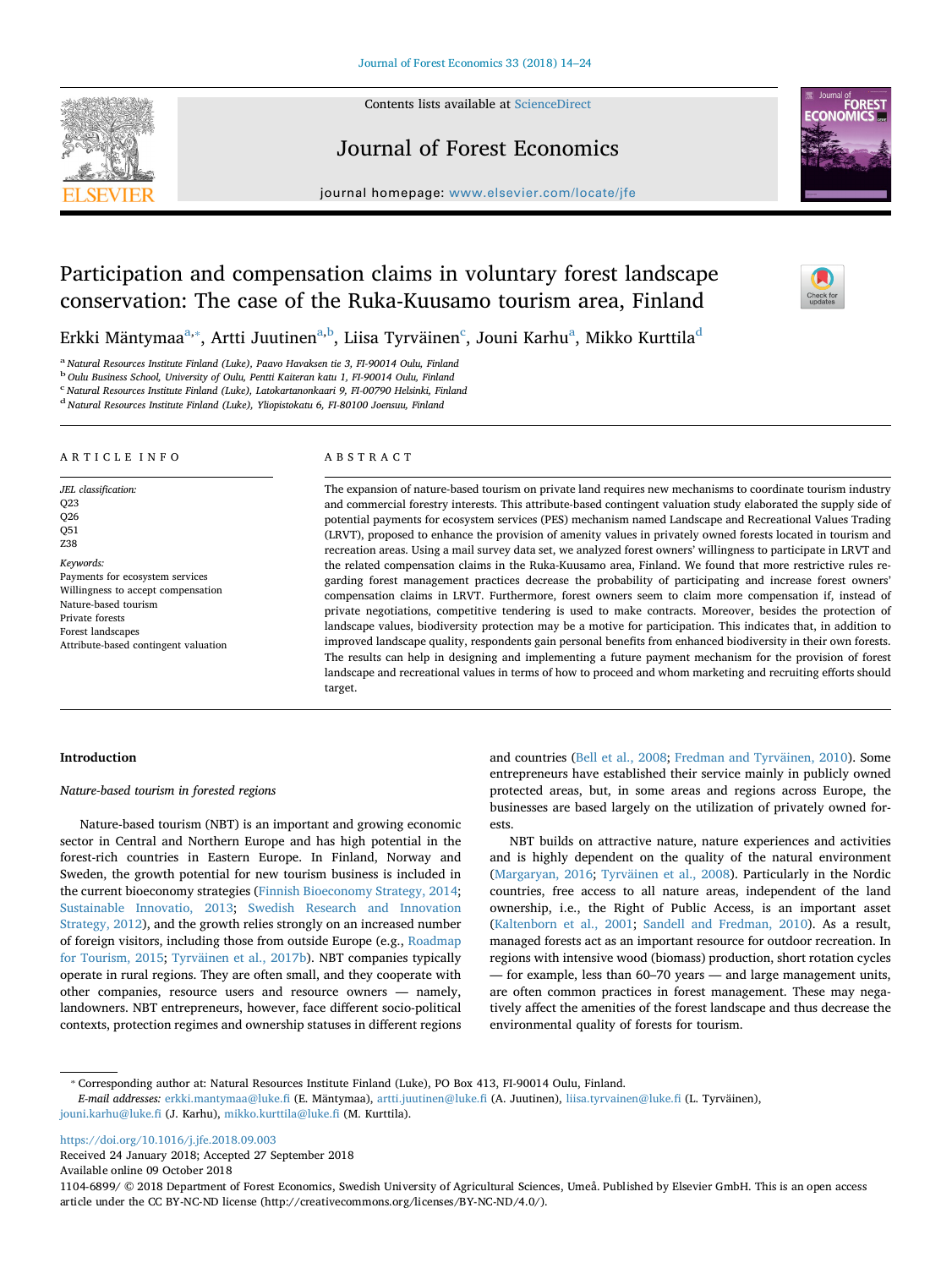The forest preference studies conducted in Northern Europe and in the United States have concluded that people appreciate mature forests with good visibility, some undergrowth and a green field layer with no strong visible signs of forest management (e.g., [Gundersen and Frivold,](#page-9-7) [2008;](#page-9-7) [Ribe, 2009](#page-9-8)). In contrast, large regeneration cutting areas and direct traces of cutting, such as signs of soil preparation and logging residue, reduce the recreational quality of forests. It is, however, obvious that demand for modified forest management from tourism differs between different recreation activities and tourism seasons. A downhill skier on a mountainside may enjoy scenery located farther away than a hiker within a forest [\(Silvennoinen, 2017\)](#page-10-4). During the summer, the traces of cutting often are more disturbing than in winter, when snow covers the ground ([Tyrväinen et al., 2017a](#page-10-5)). Consequently, areas with growing tourism and recreational use are facing demands to modify forest management to maintain and enhance the landscape, recreational and biodiversity values. Adapted landscape management methods are called for in active recreational or tourism areas, in particular along trails and paths and near other tourism services and structures.

In Finland, as in some other countries, legislation poses specific requirements for the management of state-owned commercial forests to provide social and environmental services, along with timber ([Act on](#page-9-9) [Metsähallitus, 2016](#page-9-9)). Consequently, for example, in forest cuttings, buffer zones are left along lakes, rivers, and hiking trails to preserve wooded scenery. In practice, different uses and management goals, including the needs of tourism entrepreneurs, are negotiated within a participatory planning process. In contrast, private lands management decisions are made by individual landowners, while current forest legislation is mainly designed to safeguard renewal of forest stands and protect valuable sites for biodiversity; not to maintain landscape and recreation values ([Act on changes in Forest Act, 2013](#page-9-10)). Therefore, new mechanisms in private forests are needed to enhance production of landscape and recreation values and also help in integrating tourism and commercial forestry needs and interests.

The social and economic forest benefits from amenity values can be significant, although they are not always reflected in the market prices. In fact, visitors are shown to be willing to pay for an enhanced supply of forest amenities in tourism areas, in particular for enhanced landscape and biodiversity values [\(Tyrväinen et al., 2014\)](#page-10-6). According to a choice experiment study by [Mäntymaa et al. \(2018\),](#page-9-11) a conservative estimate of an average willingness-to-pay per visitor for increasing quality of landscape and biodiversity in the Ruka-Kuusamo area would be 7 euros per visitor per week (i.e., 1 €/visitor/day). Assuming an estimated annual number of 500,000 registered overnight stays in the area, such a payment could eventually result in an annual revenue of half a million euros

In privately owned forests, however, economic incentives for landowners to support the production of amenity values for public use are lacking. Therefore, the provision of these values is not adequately taken into account in forest management. Moreover, most subsidies for private-forest owners (for example, in Finland), target the enhancement of timber production ([Hänninen et al., 2017\)](#page-9-12). Therefore, new funding instruments that support the provision of amenity benefits on private land as well as compensation mechanisms that bring income to landowners have attracted attention in recent studies (e.g., [Mäntymaa et al.,](#page-9-11) [2018;](#page-9-11) [Thorsen et al., 2014](#page-10-7)).

## *New ways to integrate nature-based tourism and commercial forestry*

In Finland, a new idea for a PES system has been proposed, called Landscape and Recreation Value Trade (LRVT), in which forest owners would be compensated for voluntarily enhancing the provision of landscape and recreational values in their own forests ([Tikkanen et al.,](#page-10-8) [2017;](#page-10-8) [Tyrväinen et al., 2014\)](#page-10-6). It has been suggested that the funds for the mechanism can be collected from the visitors and tourism entrepreneurs using the area. The funding may, however, also be gathered

from a combination of actors and sources from both the public and the private sector in a way that locally works the best (e.g., [Payments for](#page-9-13) [Ecosystem Services, 2013\)](#page-9-13). To evaluate the prerequisites of the future system, it is important to assess the acceptability of the mechanism and the compensation claims among forest owners.

In Europe, public forest owners are often more inclined to consider the provision of long-term production values and public goods, while private owners are more oriented towards short-term benefits and private goods (e.g., [Gorriz et al., 2014\)](#page-9-14). However, private-forest ownership studies show diverse motivations, attitudes and goals linked to their ownership [\(Boon et al., 2004](#page-9-15); [Kuuluvainen et al., 1996;](#page-9-16) [Majumdar](#page-9-17) [et al., 2008](#page-9-17)). In a study by [Leppänen \(2010\)](#page-9-18) on Finnish forest owners' objectives, owners were grouped into multi-objective owners, recreationists, self-employed owners, investors and indifferent owners. The mix of goals has increased due to urbanization and a decrease in owners' dependence on forest-based incomes. The diversification of goals may also be linked to general value changes in society ([Dominguez and Shannon, 2011;](#page-9-19) [Karppinen and Korhonen, 2013](#page-9-20)). In principle, the more the owners' objectives are in line with producing multiple benefits or amenity benefits, the more likely it is that they will be willing to adopt the use of voluntary instruments that enhance the provision of ecosystem services ([Gorriz et al., 2014;](#page-9-14) [Mäntymaa et al.,](#page-9-21) [2009\)](#page-9-21).

In Finland, a country with 5.4 million inhabitants, 737,000 forest owners manage some 347,000 forest holdings exceeding 2 ha of forestland [\(Finnish statistical yearbook of forestry, 2014\)](#page-9-22). Finnish studies have recognized the increased share of multi-objective or amenity value-oriented forest owners during the past decades (e.g., [Hänninen](#page-9-23) [et al., 2011](#page-9-23); [Valkeapää and Karppinen, 2013\)](#page-10-9). A recent study by [Häyrinen et al. \(2017\)](#page-9-24) dealing with the future use of forests and the perceptions of non-industrial private-forest owners in Finland found that forest owners were emphasizing future value creation based on forest ecosystem services. This would mean that the use of forests would be diversified in the future beyond the dominant raw material-driven mindset. Thus, new possibilities may emerge for the provision of forestbased recreational services, cooperation with NBT and increasing valueadded wood products.

So far, a lot of research on environmental benefits in a PES framework has been conducted regarding agricultural environments ([Christensen et al., 2011;](#page-9-25) [Lienhoopa and Brouwer, 2015](#page-9-26) [Villanueva](#page-10-10) [et al., 2015](#page-10-10), [2017](#page-10-11)). In addition, water-related issues have received extensive interest (see [Martin-Ortega et al., 2013\)](#page-9-27). Research on privateforest owners' willingness to engage in producing amenity benefits with PES schemes has focused largely on biodiversity conservation (e.g., [Horne, 2006;](#page-9-28) [Lindhjem and Mitani, 2012](#page-9-29); [Mäntymaa et al., 2009](#page-9-21); [Vedel](#page-10-12) [et al., 2015a,](#page-10-12) [b](#page-10-13)). There is considerably less research on how to enhance landscape and recreational values [\(Ovaskainen et al., 2014](#page-9-30)). As far as we know, some important topics, such as the use of competitive tendering or private negotiations in the organizing of PES, or forest owners' possible reactions to different levels of restrictions in forestry practices, have not been analyzed. Thus, there are several open questions related to participation and the compensation that forest owners would claim for making voluntary agreements to provide landscape and recreational values. There is a clear need to analyze the details of the feasibility of LRVT, as they may be crucial for the acceptance of and the willingness to participate in the mechanism, as well as the compensation, claimed by forest owners. In addition, this study sheds light on a methodological aspect. Except for the study by [Moore et al. \(2011\)](#page-9-31), there are not very many studies in valuation literature that apply attribute-based contingent valuation method (AB-CVM). This study gives new information about the pros and cons of the use of AB-CVM.

The aim of the study is to discover private-forest owners' willingness to engage in voluntary contracts and compensation agreements to enhance the amenity benefits of forests in the Ruka-Kuusamo tourism area in northeastern Finland. Using a data set from a mail survey, we analyzed the acceptability of a new local PES system (LRVT) among forest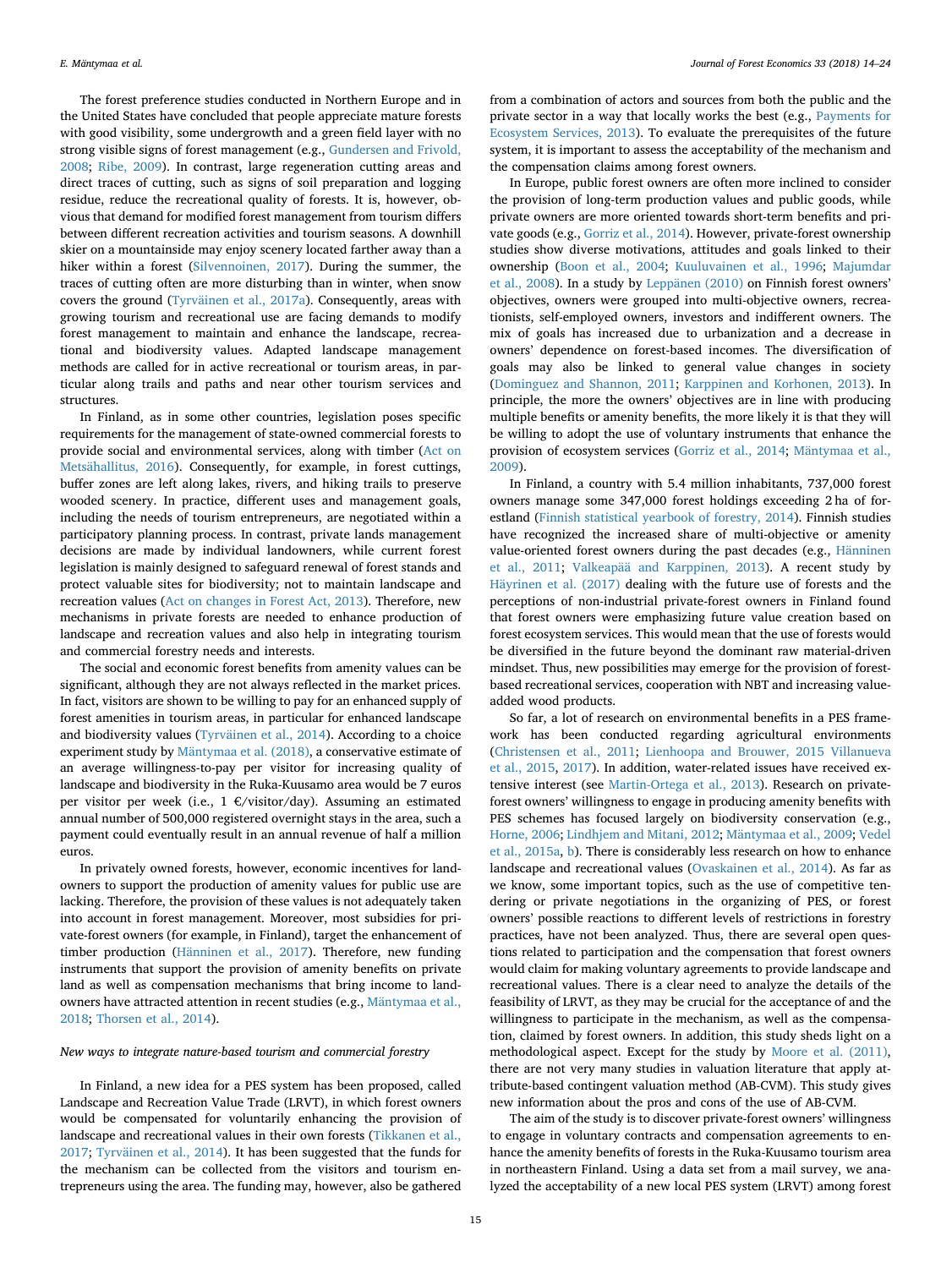owners. The key research questions were: i) what is the participation rate and what are the determinants explaining the participation of forest owners in LRVT; ii) what is the average level of compensation payments claimed by forest owners and what are the determinants explaining the compensation claims; and iii) how do the compensation claims differ between segments of forest owners? In particular, we assess how the potential ways of implementing LRVT affect owners' willingness to participate and their stated compensation claims (i.e., willingness to accept, WTA). The assessment of the potential ways to implement include two attributes: first, the scope of limitations set for forest management (clear cutting versus all cutting prohibited in forests with an important landscape for nature tourism) and second, the method of making contracts (competitive tendering versus private negotiations). The comparison of the two methods of making contracts is an important methodological aspect of the study related to organizing a PES mechanism. The information on the average compensation claims is not sufficient to assess the feasibility of a new policy mechanism such as LRVT. The average stated WTA may be high, but some forest owners might be willing to participate in LRVT at a lower compensation level. Hence, it is important to consider in greater depth how the compensation claims differ between forest owners by identifying segments of respondents who are willing to participate with low compensation payments. From the policy point of view, this information helps the organizer(s) of LRVT to identify and communicate better with the potential participants in the PES system. In the case of a new system that does not yet exist, this kind of hypothetical setting is the only feasible option to study the questions.

The paper proceeds as follows. The next section presents the theoretical framework of the study, which is followed by the presentation of the case study area, survey questionnaire, data collection and sample representativeness as well as the econometric models and variables. Subsequently, the results related to forest owners' participation and compensation claims in possible LRVT is given, followed by an analysis of heterogeneity in compensation claims. Finally, the results are discussed and conclusions reached particularly from the perspective of their policy implications.

## **Theoretical framework**

The empirical analysis utilized in this paper relies on a theoretical model, which covers the key factors affecting forest owners' decisions to participate in LRVT. A similar model has been applied previously in the context of biodiversity conservation [\(Langpap and Wu, 2004](#page-9-32); [Lynch](#page-9-33) [and Lovell, 2003;](#page-9-33) [Mäntymaa et al., 2009;](#page-9-21) [Mitani and Lindhjem, 2015](#page-9-34); [Nielsen et al., 2018\)](#page-9-35). In the model, forest owners have two options. First, they can choose not to participate in the incentive program and manage their forest optimally according to their forest management objectives. Second, they may choose to participate in LRVT and manage their forest as agreed in the contract during the contract period. After the contract expires, they can manage their forests again according to their objectives. The model is based on the assumption that forest owners' behavior is consistent with a well-defined utility function. Accordingly, forest owners will choose to participate in LRVT if the utility from participating  $(V_1)$  is higher than the utility from not participating (V<sub>0</sub>), that is,  $V_1 \ge V_0$ .

The forest owner's utility is determined by several factors under the two options (see, e.g., [Langpap and Wu, 2004](#page-9-32) for a formal presentation). One important factor is the net harvest revenues. A forest stand yields net harvest revenues over an infinite period, and the forest owner derives utility from the net harvest revenues by managing and harvesting his or her forest stand. The contract reduces net harvest revenues by imposing restrictions on harvesting. Along with net harvest revenues, the utility consists of potential non-timber income. In addition, many forest owners value amenity services from their forests, in which case the utility depends on non-consumptive values, such as landscape scenery and biodiversity. Forest owners have heterogeneous preferences; therefore, the demographic characteristics of the forest owner, such as gender and age, as well as their attitudes, are also important factors (see, e.g., [Boxall and Adamowicz, 2002](#page-9-36); [Hynes et al.,](#page-9-37) [2008\)](#page-9-37). Finally, the utility depends on the payment received from participating in the program. If the payment is omitted from the utility derived from the participation  $(V_1)$ , the forest owner's compensation claim is defined as  $C \ge V_0 - V_1$  ([Mäntymaa et al., 2009](#page-9-21)). Hence, the factors that determine the participation decision also determine the forest owner's compensation claim. It is expected, however, that the factors related to the decision and the claim are not exactly the same. For example, it is likely that net harvest revenues have a stronger impact on the compensation claim than on the decision to participate, simply because harvest revenues and compensation payments are both monetary concepts. Similarly, non-monetary amenity services may have a stronger impact on the participation decision than on the compensation claim. In general, the decision to participate is mostly principled, while the compensation claim is more tangible.

#### **Case study area, materials and methods**

#### *Case study: the Ruka-Kuusamo tourism area*

Kuusamo, a town and municipality with the acreage of 5809 square kilometers, is located in northeastern Finland in an area rich in hills and fells. The population density is low (3.2 inhabitants per square km), with 70% living in the town center and the rest living in sparsely populated rural areas. About two-thirds of employed people work in services such as tourism, one-sixth work in processing industries, and about 10% work in agriculture, forestry and reindeer husbandry. As much as 84% of the municipality's total land area is forested, and 82% of the forest has non-industrial private ownership ([National Forest](#page-9-38) [Inventory 9, 2016\)](#page-9-38).

Tourism plays a significant role in the region's economy. One of the largest ski resorts in Finland, Ruka, is situated in Kuusamo. Annually, around 1 million tourists visit Kuusamo, leaving behind a total revenue of over 90 million euros and providing full-time employment to over 800 people. The annual number of registered overnight stays in hotels with over 20 beds (excluding stays in one's own or rental cottages) is 490,000. About 23% of visitors who stay overnight are international tourists. The key tourism activities include downhill and cross-country skiing, snowshoeing, snowmobiling and husky safaris, as well as hiking, cycling, canoeing and the observation of birds and other boreal species. The current accommodation capacity is 12,000 beds, including hotel rooms and holiday homes, and 6900 holiday apartments and cottages ([Facts about Ruka and Kuusamo, 2017](#page-9-39)). The area's strategic goals for developing the tourism sector include increased all-year-round tourism, increased international tourism and an increased occupancy rate of accommodation sites.

## *Questionnaire, data collection and sample representativeness*

The survey was targeted to private-forest owners in the Ruka-Kuusamo area. The questionnaire of the survey included four sections. The first section asked for background information on the respondents' forest property and management operations over the past few years. The second section described LRVT in detail, including the main objective of preserving the beauty of landscape and preventing the disadvantages of regeneration felling by delaying cutting for 5 years. No other restrictions, e.g., hunting rights, were introduced. The structure of preserved forests would stay as they currently are or may very slowly change in the long run if the owners prolong the 5 years agreements several times. In addition, the section sought the respondents' views on the conditions of the proposed system. The third section aimed to determine the respondents' willingness to participate and the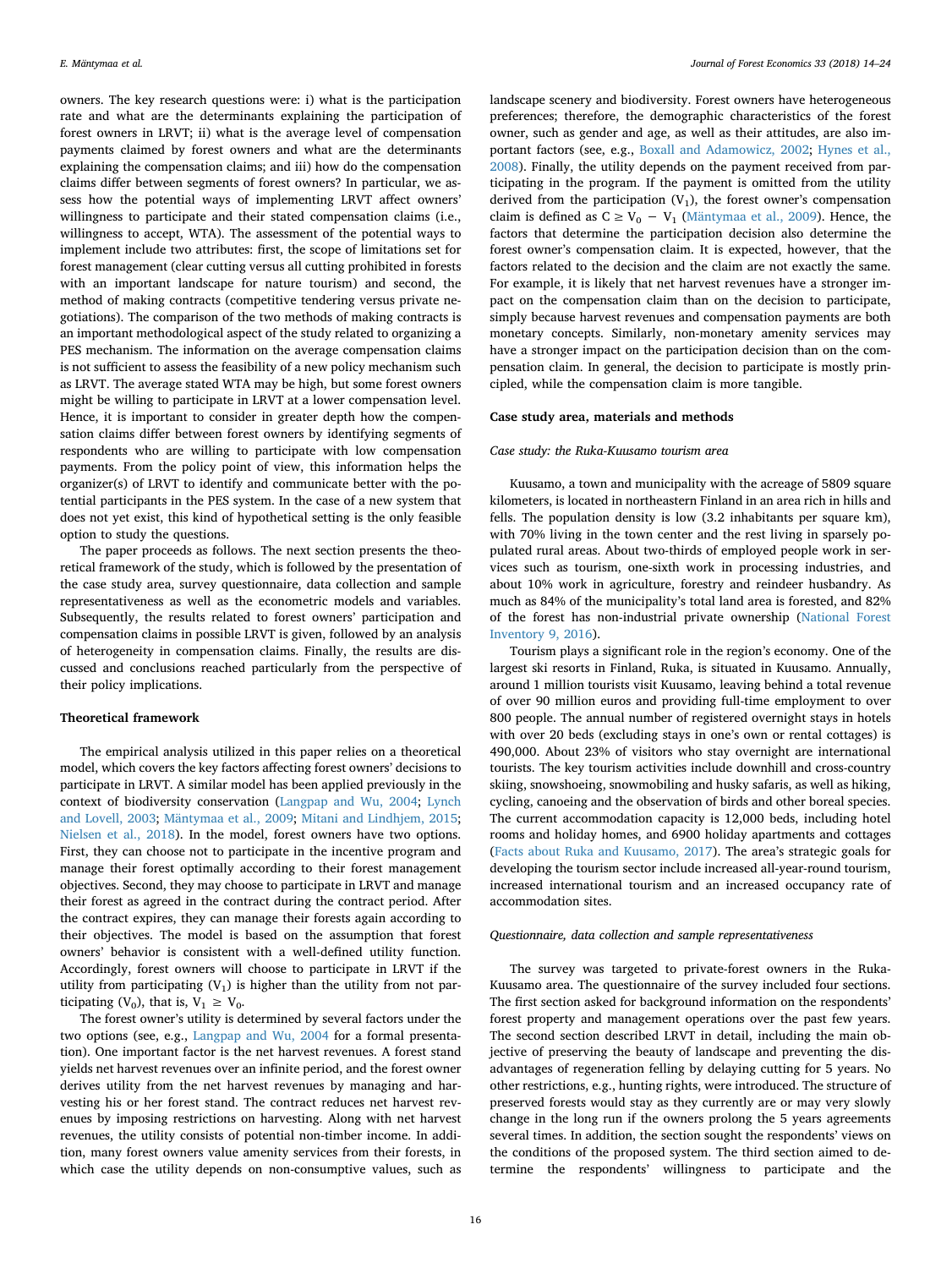compensation that they would claim for making a contract in LRVT. The fourth section requested a few background details on the re-spondents.<sup>[1](#page-3-0)</sup> Although we presented the facts as neutrally as possible, we acknowledge that this ordering in the questionnaire could create a mental bias and affect respondents' answers. However, this ordering stimulates a more focused mental mode and prepares the respondents for providing more valid replies.

In the third section, four alternative LRVT models were presented to each of the respondents. The alternatives comprised four different combinations of two important attributes related to the implementation of LRVT. More precisely, the attributes are the potential limitations of forest management practices (clear cutting versus the prohibition of all cutting in forests that are considered to be important for nature tourism and the landscape) and the method of making contracts (competitive tendering versus private negotiations). In the survey, each respondent was asked to give a compensation claim related to these four choice sets representing different combinations of attributes resulting in a paneltype data set. The valuation technique used was an application of the attribute-based contingent valuation method  $(AB-CVM)^2$  [\(Moore et al.,](#page-9-31) [2011\)](#page-9-31). The stated claims can be seen as WTA measures for producing a public good, in this case landscape and recreational benefits, under the considered PES initiative.

A payment-card method was used for the value elicitation. The respondents were shown a list of ascending euro amounts and asked to indicate the lowest amount of their compensation claim. For the sake of comparison, the bid vector was the same as in the study by [Ovaskainen](#page-9-30) [et al. \(2014\),](#page-9-30) which utilized a choice experiment. The bid vector was €30, €60, €120, €180, €240 or €300 per annum per hectare; that is, the stated WTAs were reported in 6 interval categories. The respondents were told that the contract period is  $5$  years<sup>[3](#page-3-2)</sup> and the payment is received annually. In defining the bid vector, the highest bid was determined as the level that at least covers the opportunity cost caused by joining LRVT and resulting from the lost timber revenues in typical mature forest stands in the vegetation zone where Ruka-Kuusamo is located. However, to ensure that the range of bids shown on the card would not truncate the distribution of the WTAs, there was also an option "larger than €300," in which the respondents were able to give an exact monetary value (a point value) in case their WTA exceeded the bid vector. In addition, the choice sets included the options "I would not be willing to participate" and "I would make a contract without any compensation." The latter equals a zero value  $(\epsilon 0)$  response.

Two versions of the questionnaire were developed. In contrast to the basic version, the framing in the other version was altered to emphasize

that the harvest restrictions for enhancing the landscape quality would also increase the biodiversity in a forest stand included in LRVT. One half of the respondents were asked to answer the basic version of the questionnaire without such an emphasis and the remaining respondents were given the modified version with the emphasis.

Using the register of the members of the Forest Management Association, Kuusamo (the local forest owners' association), the sample of the survey, consisting of 1335 persons, was selected from the population of approximately 3050 private citizens owning forests in Kuusamo municipality. More precisely, the sample was formed so that all the forest owners (1151) in the Ruka-Kuusamo hotspot area, that is, the area around the Ruka tourism resort and the Kuusamo town center as well as the area between them, were included in the sample. An additional randomly selected group of forest owners (184) who own forests across the rest of Kuusamo municipality and located near the NBT companies operating in the area was included in the sample.<sup>[4](#page-3-3)</sup> Note that, although they own forests in this specific area, these persons may live anywhere in the country. The survey was conducted as a postal survey between December 2016 and February 2017 and produced 476 responses, achieving a response rate of 35.7%.

We assessed the representativeness of our results to findings of a national Finnish forest owner survey conducted by [Hänninen et al.](#page-9-23) [\(2011\).](#page-9-23) We compared some socio-economic characteristics between the respondents of the Ruka-Kuusamo survey and the forest ownership structure of the forestry center region Northern Ostrobothnia, to which Kuusamo belongs ([Table 1\)](#page-4-0). The respondents of the Ruka-Kuusamo data are more often male and more often older than those in the national study. Notably, however, the results by [Hänninen et al. \(2011\)](#page-9-23) describe the situation in 2009, and since that year the average age of Finnish people, including forest owners, has increased steadily. The fact that the acreage of forest property is larger in the Ruka-Kuusamo study than in the Northern Ostrobothnia region, specifically 73.4 vs. 39 ha, seems to show that the present study more often reached those who own largerthan-average areas of forests. As a conclusion, the results of this article do not necessarily represent typical Northern Ostrobothnian forest owners' views. Instead, the survey probably received answers from those owners who are more interested than average in the relationship between forestry and tourism in the region.

## *Econometric models*

In our quantitative analysis of forest owners' willingness to participate in LRVT and the potential compensation claimed from the system, we used a Heckman-type sample selection model (HM) including a two-step estimation procedure as follows: The first step of HM involves a binomial random-effects probit model of forest owners' participation in LRVT. The second step involves a model for explaining the stated WTAs relating to an agreement for the protection, and increasing the quality, of the forest landscape within LRVT. In the following, these two models are named the forest owner participation model and the compensation claim model. Only those respondents who were willing to participate in LRVT revealed their WTA in the survey; therefore, a sample selection model is appropriate for the analysis. In the Heckman two-step estimation method, a bias correction term is estimated in the first step and used as an additional independent variable in the second step [\(Heckman, 1979\)](#page-9-40). A similar modeling approach has been used previously in the context of biodiversity conservation ([Mäntymaa et al., 2009](#page-9-21)). In contrast to the previous study, we utilized an interval model suitable for analyzing observations obtained by a payment card (interval) method in the second step.<sup>5</sup> In the model

<span id="page-3-0"></span> $<sup>1</sup>$  A group consisting of 10 forest owners and forestry experts was asked to</sup> comment and refine the survey instrument. Overall, the respondents were comfortable with the survey and did not perceive any bias in the material. However, minor formatting changes were made as a result of the comments.  $^2$  In addition to AB-CV, we also tested the use of choice experiments (CE) in

<span id="page-3-1"></span>this context. We found that the test respondents had difficulties responding to the CE choice sets we presented. The reason for this may be that answering a CE survey is cognitively more demanding than that of an AB-CV survey. In this case, this fact may be more serious than usual, as the average age of forest owners both in Finland and in the case study area is high, at about 62 years. This fact might have lowered response activity and reduced the data set. On the other hand, despite using AB-CV, we included in the questionnaire the two most important attributes of our case study, i.e., potential limitations of forest management practices and the method of making the contract. In addition, for bringing costs to respondents' thinking process, the former attribute reduces the danger of the scope effect of the valuation.

<span id="page-3-2"></span><sup>&</sup>lt;sup>3</sup> The length of a contract period in voluntary forest biodiversity conservation was tested by [Horne \(2006\).](#page-9-40) It was found that short contract periods were preferred to longer ones. The advanced age of forest owners may be a reason why many respondents did not want to tie the hands of their heirs with a longstanding contract. In our study, the choice of a 5 years period was a part of our strategy to attract more respondents to reveal their preferences related to contracts.

<span id="page-3-3"></span> $^{\rm 4}$  The same sample was used in an earlier study conducted in the same region

<span id="page-3-4"></span>in 2012 [\(Ovaskainen et al., 2014](#page-9-30)).<br><sup>5</sup> [Yuan et al. \(2015\)](#page-10-14) used the two-step procedure, linking a probit model and an RPL model in valuing farmland conservation easements.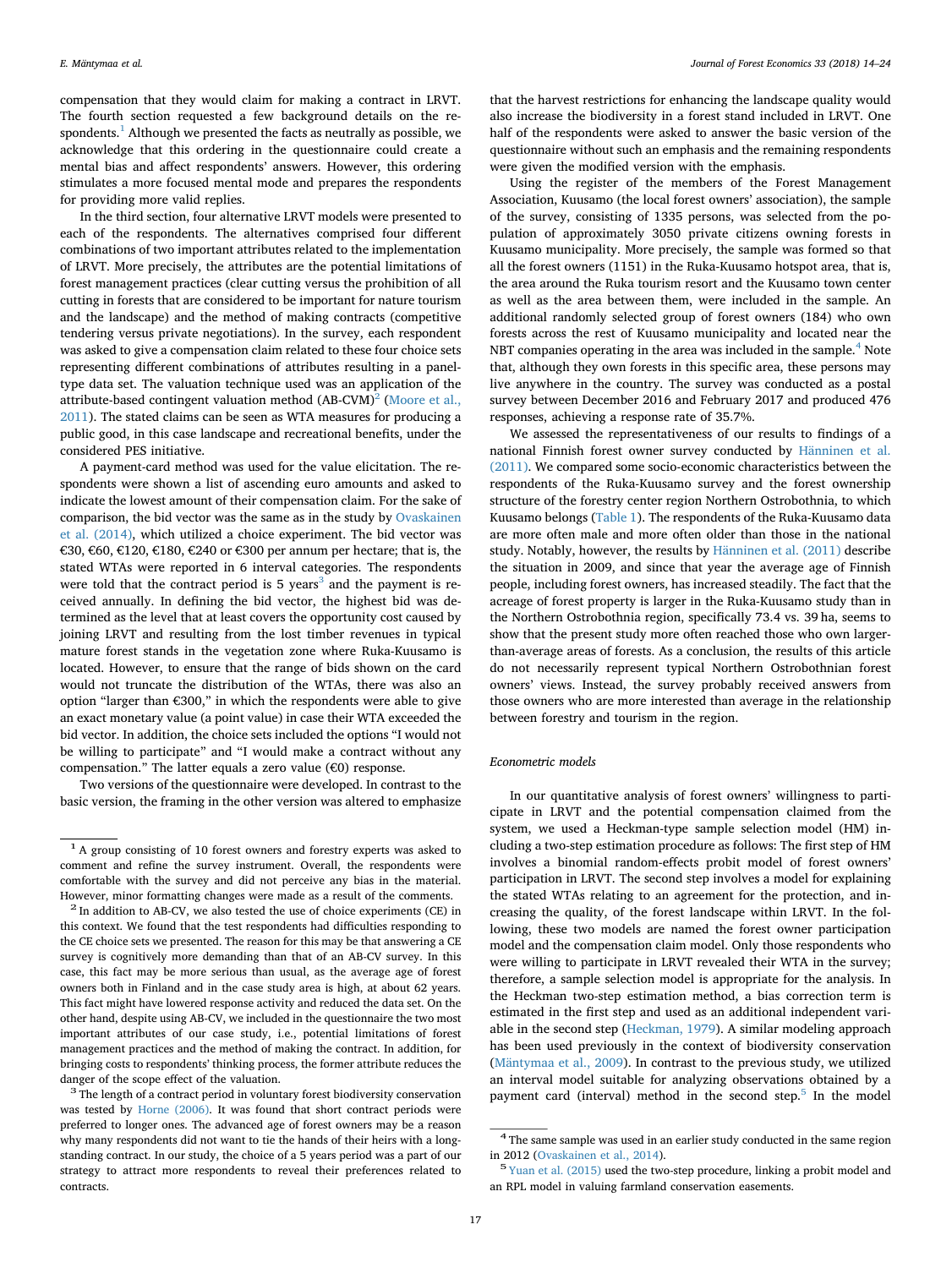#### <span id="page-4-0"></span>**Table 1**

Socio-demographic characteristics of the Ruka-Kuusamo respondents and the Northern Ostrobothnia region.

|                              |             | Kuusamo | Northern Ostrobothnia <sup>a</sup> |
|------------------------------|-------------|---------|------------------------------------|
| Sample size <sup>b</sup>     |             | 367     |                                    |
| Gender (%)                   | Female      | 16.1    | 28                                 |
|                              | Male        | 83.9    | 72                                 |
|                              | A11         | 100     | 100                                |
| Age (years,%)                | Below 45    | 6.9     | 13                                 |
|                              | $45 - 54$   | 12.1    | 18                                 |
|                              | $55 - 64$   | 26.1    | 31                                 |
|                              | 65-74       | 34.1    | 22                                 |
|                              | 75 or above | 20.9    | 15                                 |
|                              | All         | 100     | 100                                |
|                              | Mean        | 64.3    | 60                                 |
| Area of forest property (ha) | Mean        | 73.4    | 39                                 |

<span id="page-4-3"></span><sup>a</sup> Source: [Hänninen et al. \(2011\)](#page-9-23).

<span id="page-4-4"></span> $^{\rm b}\,$  The number of observations varies between questions.

estimations, the SAS LIFEREG procedure [\(SAS Institute Inc., 2015\)](#page-10-15) was used, in which the WTAs from the payment card were treated as interval censored. In addition, the exact WTAs that exceeded the bid vector of the payment card ( $> \epsilon$ 300) as well as zero values ( $\epsilon$ 0) were treated as uncensored observations.<sup>[6](#page-4-1)</sup>

In addition to HM, we utilized latent class models (LCMs) to further investigate forest owners' heterogeneous preferences for compensation claims in LRVT. Regarding the feasibility and cost efficient implementation of a new PES such as LRVT, it is important to identify the forest owners with low compensation claims and the factors that characterize them. These respondents are most likely to be willing to make a contract with affordable compensation in LRVT. Therefore, we investigated forest owners' heterogeneous preferences for LRVT using LCMs to analyze the data set. As LCMs allow the identification of distinct segments of preferences, with their relative sizes, the approach is particularly relevant from the policy perspective. In this sense, we were interested in how the stated WTAs differ between respondents.

LCMs are widely applied in analyzing choice experiment data (see, e.g., [Boxall and Adamowicz, 2002](#page-9-36) for a seminal study and [Juutinen](#page-9-41) [et al., 2017](#page-9-41) for a recent application). In contrast, we applied LCMs in the context of contingent valuation. The LCMs were estimated using the LIMDEP GROUPED DATA procedure with panel data specification ([Greene, 2012](#page-9-42)).

## *Variables*

In the model estimations, we employed the variables shown in [Table 2.](#page-5-0) The binary dependent variable in the forest owner participation model (the first step of HM), PARTICIP, describes the forest owner's decision on whether or not to participate in LRVT with any compensation. The dependent variable WTA1, i.e., monetary amount of compensation claimed by forest owners within LRVT for 5 years, was used in the second step (the compensation claim model). It describes the stated WTAs obtained by the survey, including both exact responses and categorical responses. The dependent variable WTA2, used in the LCM analysis, includes only categorical data. For that purpose, the original exact WTA responses were categorized using two alternatives.

First, the responses larger than €300 and smaller than or equal to €1000 were assigned to the second-to-last category and the responses larger than €1000 were assigned to the last category. In the second alternative, the responses larger than €300 were dropped from the data, which allowed us to elaborate the impact of large WTAs on the results.<sup>7</sup>

The potential explanatory variables for the models used in the analysis were selected following the theoretical framework presented in the previous section. However, as many potential variables represent different indicators of the theoretically justified factors, we included only the statistically significant variables in the final models.

The theoretical model suggests that harvest revenues (i.e., opportunity costs of contracting) should be taken into account when examining landowners' decisions to participate in LRVT and their compensation claims. Information on stand characteristics is needed to assess the future net harvest revenues of a forest stand (see, e.g., [Juutinen et al., 2013;](#page-9-43) [Mäntymaa et al., 2009\)](#page-9-21). As we did not consider a specific stand, it was not possible to estimate the net harvest revenues. However, the future net harvest revenues depend on the features of a contract; that is, the harvest restrictions that are agreed between the forest owner and the program authority to maintain and enhance the landscape values. For that purpose we used the variable RESTRICT, which takes the value 1 if all cutting is prohibited and 0 if only clear cutting is prohibited. Hence, the expected sign of RESTRICT is negative, because the tighter the harvest restriction, the larger the lost harvest revenues [\(Lindhjem and Mitani, 2012](#page-9-29)). We also included a binary variable CCUT, which takes the value 1 if a respondent has used clear cutting as the main method of final felling in his or her forests and 0 otherwise. The expected sign of CCUT is negative, because a forest owner may have a negative attitude towards a contract that prohibits the management practices that he or she has used as the main harvest method.

The variable BIODIV was used to capture forest owners' preferences for biodiversity benefits and to assess whether biodiversity arguments would be effective in marketing LRVT. BIODIV is a binary variable that splits the sample into two sub-samples on the basis of whether  $BIODIV = 1$  or not ( $BIODIV = 0$ ). The framing in the questionnaire emphasized the fact that harvest restrictions for enhancing the landscape quality would also increase the biodiversity in a forest stand included in LRVT. Respondents who received the questionnaire emphasizing the biodiversity benefit should be more willing to participate in LRVT (they may also claim smaller compensation payments) than respondents who received the basic version of the questionnaire if they value biodiversity benefits. This has been shown in previous studies by [Langpap and Wu, 2004,;](#page-9-32) [Juutinen et al. \(2013\),](#page-9-43) and [Vedel et al.](#page-10-13) [\(2015b\),](#page-10-13) for instance. In this case biodiversity arguments in marketing LRVT would be likely to increase the participation rate. If the effect of framing is not significant, respondents' preferences for biodiversity are minor. The variable SUPPL describes the proportion of forest hectares that a respondent is ready to supply for LRVT. Therefore, it indirectly captures forest owners' preferences for amenity services, such as landscape values. The more a forest owner appreciates the amenity services, the larger the share that he or she may be willing to offer. This is because optimal rotation of a forest stand will be longer and opportunity costs of contracting lower, when the contract enhances the amenity services, i.e., the marginal valuation of amenity services increases with

<span id="page-4-1"></span><sup>6</sup> Our data consist of both interval and point value responses. The SAS LIFEREG procedure is theoretically consistent with this data structure. However, it was not possible to take into account the panel structure of the data when applying the SAS LIGEREG procedure; that is, the responses were treated as independent in the second step of the Heckman model. In addition, it was not possible to estimate the joint probability of the likelihood functions of the two models; therefore, the Heckman two-step model was utilized. Selection models have not been developed for more complex response data and panel data for limited dependent variables ([Yuan et al., 2015](#page-10-16)).

<span id="page-4-2"></span><sup>7</sup> We tested several grouping alternatives for the exact WTAs larger than €300, but the results were qualitatively similar. The zero WTA values were taken into account in the LCM analysis by setting the first limit value equal to one in the grouped data model; that is, the zero values belong to the first interval, which is smaller than €1. The second limit value is 30. Hence, the bid €30 belongs to the second interval, which is larger than or equal to €1 and smaller than €30. We also tested another functional form for the WTA equation by taking the natural logarithm of the limit values, but this did not improve the performance of the model. For technical details of the grouped data model, we refer interested readers to [Greene \(2012\)](#page-9-14).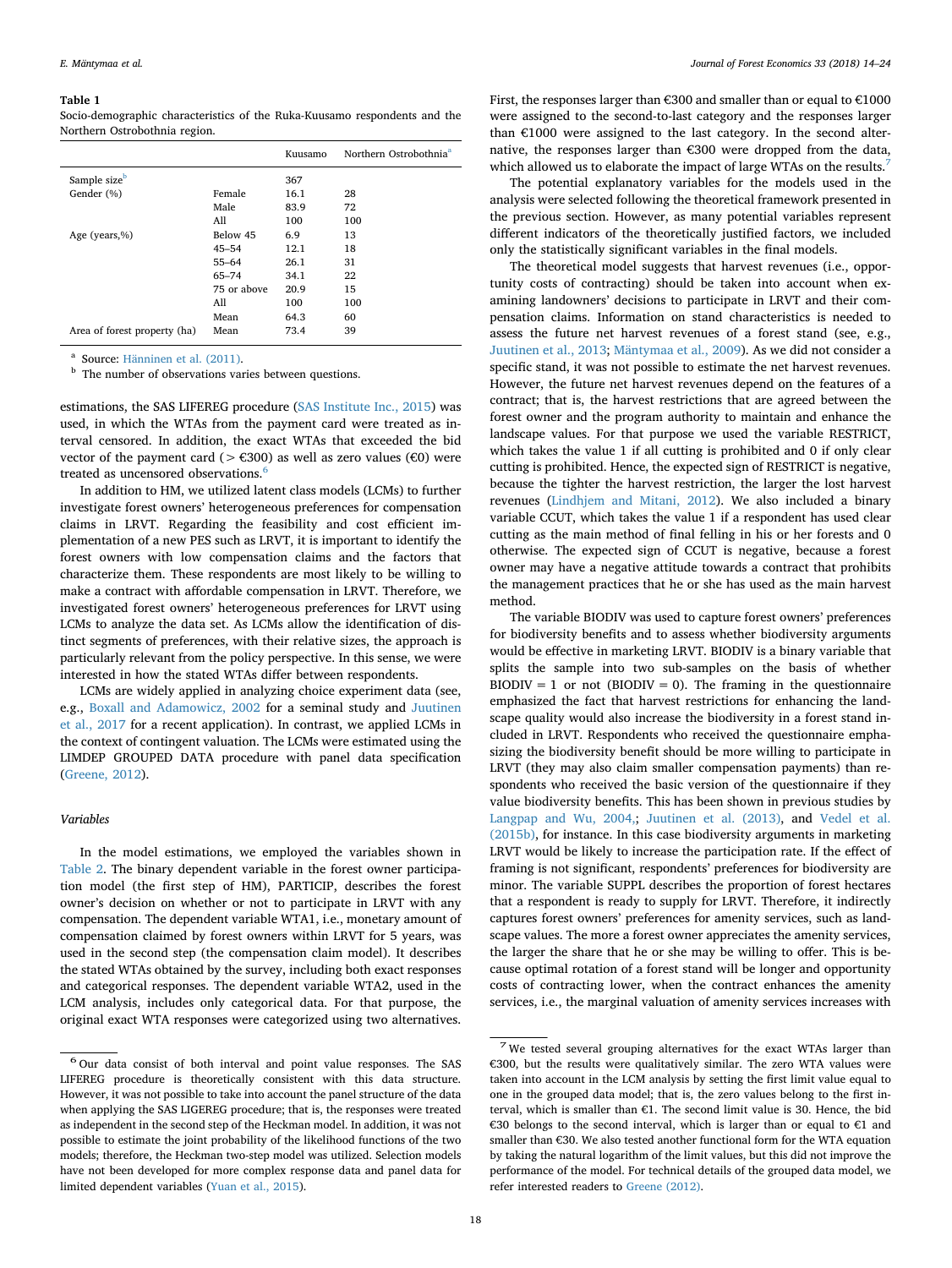#### <span id="page-5-0"></span>**Table 2**

Description of the variables used in the analysis.

| Variable              | Description                                                                                                                                                                              | Mean             | Std dev.            |  |
|-----------------------|------------------------------------------------------------------------------------------------------------------------------------------------------------------------------------------|------------------|---------------------|--|
| Dependent variables   |                                                                                                                                                                                          |                  |                     |  |
| <b>PARTICIP</b>       | Whether a forest owner would make a contract or not; binary variable: $0 =$ no, $1 =$ yes (43%).                                                                                         |                  |                     |  |
| WTA1                  | Monetary amount of stated compensation claimed by forest owners within LRVT for 5 years; revelation technique: payment card; bid vector:                                                 | $348.49^{\circ}$ | 403.26 <sup>a</sup> |  |
|                       | €30, 60, 120, 180, 240, 300/year/ha; more than €300 (= the exact value given by a respondent)/year/ha; the answer "I would not ask for any<br>compensation" equals $\epsilon$ 0/year/ha. |                  |                     |  |
| WTA2                  | Monetary amount of stated compensation claimed by forest owners within LRVT for 5 years; WTAs are coded into 1, 2,, 9 categories; the first                                              | n.a.             | n.a.                |  |
|                       | category (zero WTAs) equals the interval $y^* < 1$ ; the second category (€30): $1 \le y^* < 30$ ; the third category (€60): $30 \le y^* < 60$ and so on;                                |                  |                     |  |
|                       | the eighth category: 300 $\leq$ y <sup>*</sup> $\leq$ 1000; and the ninth category: y <sup>*</sup> $\geq$ 1000.                                                                          |                  |                     |  |
| Independent variables |                                                                                                                                                                                          |                  |                     |  |
| <b>RESTRICT</b>       | Restrictions of management practices in forest stands included in the agreement of LRVT; binary variable: $0 =$ clear cutting prohibited, $1 =$ all<br>cutting prohibited (50%).         |                  |                     |  |
| <b>CCUT</b>           | Respondent used clear cutting as the main method of final felling in her/his forests; binary variable: $0 =$ no, $1 =$ yes (27%).                                                        |                  |                     |  |
| <b>BIODIV</b>         | The framing of the questionnaire emphasizes that total cutting prohibition to enhance the landscape quality would also increase the biodiversity                                         |                  |                     |  |
|                       | in a forest stand included in LRVT; binary variable: $0 = \text{no}, 1 = \text{yes} (52\%)$ .                                                                                            |                  |                     |  |
| <b>SUPPL</b>          | Proportion of forest hectares that a respondent is ready to supply for LRVT; ratio, continuous variable.                                                                                 | 0.20             | 0.31                |  |
| RURAL                 | Importance of the allocation of more money to increase the quality of the rural landscape in the respondent's opinion; four-grade scale: $4 =$ high                                      | 3.30             | 0.75                |  |
|                       | priority $\ldots$ 1 = no priority.                                                                                                                                                       |                  |                     |  |
| <b>INCOME</b>         | Respondents earning more than $\epsilon$ 6000/month after taxes; binary variable: 0 = no, 1 = yes (7% or 22 obs.).                                                                       |                  |                     |  |
| GEND                  | Respondent's gender; binary variable: $0 = \text{female}, 1 = \text{male}$ (84%).                                                                                                        |                  |                     |  |
| <b>INTER</b>          | Respondent was interested in joining LRVT; five-grade Likert scale: $5 =$ very interested $1 =$ not interested at all.                                                                   | 2.55             | 1.27                |  |
| <b>NOCUT</b>          | Respondent refrained or interested in refraining from all cutting in her/his mature forests; binary variable: $0 =$ no, $1 =$ yes (35%).                                                 |                  |                     |  |
| NEGOT                 | Method of making contracts; binary variable: $0 =$ with competitive tendering, $1 =$ with private negotiations (50%).                                                                    |                  |                     |  |

<span id="page-5-2"></span>Calculated from the class midpoints of the bid vector of the payment card.

stand age ([Hartman, 1976](#page-9-44); [Koskela and Ollikainen, 2001](#page-9-45); [Juutinen](#page-9-43) [et al., 2013\)](#page-9-43). Similarly, at a more general level, the variable RURAL reflects amenity services, as it describes a respondent's view of the importance of the allocation of more money to increase the quality of the rural landscape.

The binary variable INCOME takes the value 1 if the respondent's monthly income is more than €6000 and 0 otherwise. It is typical that WTP values increase with income, but the impact of income is not clear when the WTAs are examined. For example, the respondents with high incomes may be more likely to participate and claim a lower compensation payment, because they are not particularly dependent on the harvest revenues [\(Langpap and Wu, 2004;](#page-9-32) [Uusivuori and Kuuluvainen, 2005](#page-10-17)). In addition, [Kuuluvainen et al. \(2014\)](#page-9-46) have shown theoretically that in the single-stand forest rotation model, which accounts for amenity valuations, forest owners' increasing permanent income lengthens the rotation. For our case, this indicates that forest owners with high incomes have higher amenity values leading to smaller compensation claims. On the other hand, they may claim high compensation amounts, because marginal utility of money diminishes as income rises.

The variable GEND takes the value 1 if a respondent is male and 0 otherwise, capturing respondents' heterogeneous preferences in the analysis. Previous studies have shown that females typically have stronger positive preferences for environmental concerns than males (e.g., [Xiao and McCright, 2015;](#page-10-14) [Zelezny et al., 2000](#page-10-18)). However, there are also evidence that males are participating more eagerly and requiring smaller compensations than females in incentive programs targeted to forest biodiversity conservation [\(Lindhjem and Mitani,](#page-9-29) [2012;](#page-9-29) [Mitani and Lindhjem, 2015\)](#page-9-34). The variables INTER and NOCUT were merely used as control variables to assess the validity of the results. The larger the INTER value, the more interested a respondent is in joining LRVT. Hence, INTER should have a positive sign in explaining participation. The variable NOCUT receives the value 1 if a respondent has refrained or is interested in refraining from all cutting in his or her forest, indicating that the opportunity costs of participation in LRVT are low. Hence, this variable should have a negative sign in explaining compensation claims. Finally, to provide information for mechanism design, we included the variable NEGOT to capture the method of making contracts; that is, if contracts are made through private negotiations, NEGOT takes the value 1, and, if competitive tendering is applied, NEGOT takes the value 0.

## **Results**

*Participation and compensation claims*

Both the forest owner participation and the compensation claim model show a reasonable fit to the data, and the parameter estimates mostly have the expected signs ([Table 3\)](#page-5-1). The statistically significant coefficient of IMILLS (a bias correction term also called the inverse Mills ratio or the hazard rate) in the compensation claim model

#### <span id="page-5-1"></span>**Table 3**

Parameter estimates of the forest owner participation and compensation claim models in the Landscape and Recreation Value Trade (LRVT) mechanism.

| Variable                                                    | Coefficient             | Std error | $Pr$ > ChiSq |  |  |  |
|-------------------------------------------------------------|-------------------------|-----------|--------------|--|--|--|
| First step of the Heckman model: forest owner participation |                         |           |              |  |  |  |
| <b>CONSTANT</b>                                             | $***-9.6974$            | 2.1873    | < 0.0001     |  |  |  |
| <b>RESTRICT</b>                                             | $-1.3841$               | 0.2210    | < 0.0001     |  |  |  |
| <b>NEGOT</b>                                                | 0.2032                  | 0.1785    | 0.2552       |  |  |  |
| <b>BIODIV</b>                                               | $^{\ast\ast}$ 1.4002    | 0.6430    | 0.0297       |  |  |  |
| <b>CCUT</b>                                                 | $\mathring{ }$ 1.2190   | 0.6737    | 0.0708       |  |  |  |
| <b>INTER</b>                                                | $*$ $*$ 2.2864          | 2.1873    | < 0.0001     |  |  |  |
| <b>SUPPL</b>                                                | 3.4666                  | 1.2762    | 0.0067       |  |  |  |
| <b>GEND</b>                                                 | 1.2954                  | 0.8901    | 0.1460       |  |  |  |
| <b>RURAL</b>                                                | $\degree$ 0.8028        | 0.4434    | 0.0706       |  |  |  |
| Fit statistics                                              |                         |           |              |  |  |  |
| -2 log likelihood                                           |                         | 536.54    |              |  |  |  |
| BIC (smaller is better)                                     |                         | 592.64    |              |  |  |  |
| N                                                           |                         | 1042      |              |  |  |  |
| Second step of the Heckman model: compensation claim        |                         |           |              |  |  |  |
| <b>CONSTANT</b>                                             | $***$ 343.07            | 35.8425   | < 0.0001     |  |  |  |
| <b>RESTRICT</b>                                             | 72.83                   | 38.4113   | 0.0580       |  |  |  |
| <b>NEGOT</b>                                                | $-65.35$                | 38.0422   | 0.0858       |  |  |  |
| <b>NOCUT</b>                                                | $-142.31$               | 41.4136   | 0.0006       |  |  |  |
| <b>INCOME</b>                                               | 148.98                  | 64.2678   | 0.0204       |  |  |  |
| <b>IMILLS</b>                                               | $^{\ast\ast\ast}384.01$ | 78.0198   | < 0.0001     |  |  |  |
| Scale                                                       | 427.49                  | 14.0092   |              |  |  |  |
| Fit statistics                                              |                         |           |              |  |  |  |
| -2 log likelihood                                           |                         | 4250.09   |              |  |  |  |
| BIC (smaller is better)                                     |                         | 4294.05   |              |  |  |  |
| N                                                           |                         | 534       |              |  |  |  |
|                                                             |                         |           |              |  |  |  |

\*\*\*Significant at the 0.01 level.

\*\*Significant at the 0.05 level.

\* Significant at the 0.10 level.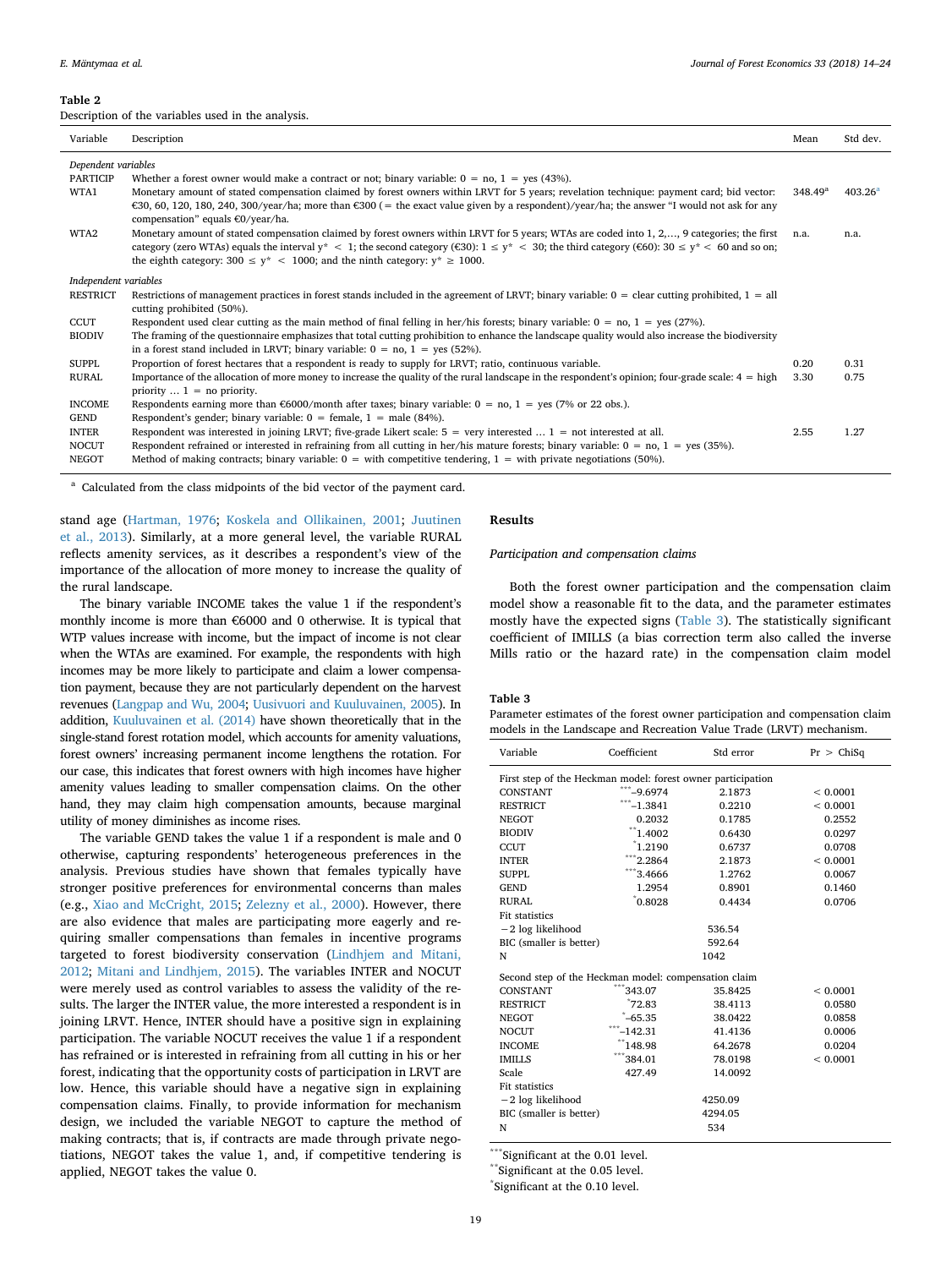indicates that the use of the sample selection approach was appropriate for avoiding selection bias.

In the forest owner participation model, several factors were significant in explaining forest owners' decisions to participate in LRVT. If the restrictions to management practices in forest stands prohibited all cutting (RESTRICT), the tendency to participate in the mechanism decreased compared with a reference case in which only clear cutting was prohibited and selective harvesting was allowed. If a forest owner has to restrict his or her management options more, he or she will be less eager to join. Notably, the estimate of NEGOT is not significant, indicating that the method of making contracts — namely, the use of private negotiations or competitive tendering — was not important for the respondents when they were considering their decision to participate.

The positive sign of the BIODIV coefficient shows that emphasizing the biodiversity improvement in the framing of the valuation question of the survey increased the probability of participation. Additionally, those who have used clear cutting as their main method of final felling in their forests (CCUT) are more often willing to participate. INTER also has a positive sign, indicating that the more interested a respondent is in participating in LRVT when asked separately before the valuation question, the more often she or he shows the same interest later in the WTA section of the survey. This is, of course, a circular argument and the obvious reflection of respondents' positive attitudes towards landscape protection but advocates the validity of the forest owner participation model.

The plus sign of SUPPL means that the larger the proportion of forest area that a respondent is ready to supply for LRVT, the more likely it is that she or he is willing to participate. The positive coefficient of GEND means that if a respondent is male, he is more likely to participate. Although the estimate of GEND is not significant, we kept the variable in the model as it captures the effect of respondents' heterogeneity in the model. Finally, the higher the respondents prioritize the rural landscape in terms of the allocation of more money to public goods in general (RURAL), the greater the probability that they will be willing to participate in LRVT.

In response to the follow-up question regarding the reason for not participating in LRVT, the following arguments accounted for most of the choices: "there are no sites of special scenic importance in my forests" (16.5% of respondents), "landscape and recreational values will be preserved in my forests without agreements restricting cutting" (16.3%), "regardless of compensation, I don't want to have any constraints on what to do in my forests" (12.7%) and "I don't need a mechanism like LRVT to disturb my present practices of good forest management"  $(12.1\%)$ .<sup>[8](#page-6-0)</sup> In the light of the comments given in the survey, these responses partly reflect the suspicion and skepticism that the respondents feel regarding this new mechanism.

As a starting point for the analysis of stated WTAs, we calculated that the mean value of compensation claims by forest owners was €328.9 per hectare per year with 95% confidence limits of €300.3– $€357.5.^9$  $€357.5.^9$  In the compensation claim model, the monetary amount of compensation (WTA1) claimed by forest owners in LRVT is explained by five significant variables (shown in the lower part of [Table 3\)](#page-5-1). CONSTANT shows the average reference compensation payment, specifically the annual monetary amount per hectare (€343) that owners claim for a contract; that is, not captured by the other ex-planatory variables.<sup>[10](#page-6-2)</sup> With respect to the restrictions to management practices in forest stands included in LRVT, the case in which all cutting is prohibited (RESTRICT) tends to increase claims by €73/ha/year compared with a reference case in which only clear cutting is prohibited. The logic here is clear: if a forest owner has to restrict his or her harvesting possibilities more, he or she has to be paid more. The mechanism design also matters. If contracts are to be made through private negotiations (NEGOT) instead of competitive tendering, the owners would claim €65 per hectare per year less. Hence, the respondents seem to prefer private negotiations to competitive tendering. In addition, if a respondent has refrained or is interested in refraining from all cutting in his or her mature forests (NOCUT), he or she would claim €142 per hectare per year less compensation than otherwise. Finally, respondents who earn more than €6000 per month (INCOME) after taxes would claim €149 more compensation annually for a 1 ha increase of forest included in a LRVT contract than the rest of the respondents.

#### *Heterogeneity in compensation claims*

We analyzed heterogeneity in compensation claims estimating LCMs with two slightly different data sets. The first model included all the respondents' compensation claims. In the second model, we excluded claims higher than €300 from the data set. The excluded responses can be considered as protest bids. Alternatively, these bids can include some other values than lost harvest revenues caused by the contracting; for example, landowners' expectations of high land values in construction use. We examined respondents' "taste" variation for the harvest restrictions (RESTRICT) and the mechanism design (NEGOT). To shed further light on the differences in the stated WTAs between classes, we used INTER as a class membership variable. Two-class models were used in the LCM analysis.<sup>[11](#page-6-3)</sup>

The WTAs differ considerably between the two classes ([Table 4](#page-7-0)). The coefficient of CONSTANT presents the average reference WTA that is not captured by the other explanatory variables. Hence, class 1 clearly has a higher WTA ( $\epsilon$ 712) than class 2 ( $\epsilon$ 162) in the first model, which includes responses larger than €300. The outcome has a similar pattern in the second model, in which responses larger than €300 are excluded, but the WTAs are clearly lower (i.e., €319 and €82), and the difference in WTAs between the two classes is substantially smaller. The class probabilities of the models show that 23.9% belong to class 1 and 76.1% to class 2 in the first model, while, in the second model, the allocation of the observations between the classes is more equal, specifically 44.1% and 55.9%, respectively. These results indicate that about 37% of all the respondents (476) are willing to participate in LRVT with average compensation of €177 per hectare per year (large claims included) and about 20% are willing to participate with compensation of €99 (large claims excluded), respectively.

The coefficient of RESTRICT is strongly significant for both classes in the second model, indicating that forest owners claim more compensation for a contract that, instead of clear cutting, prohibits all cutting in forests included in a LRVT contract. Interestingly, RESTRICT is not significant for class 1 in the first model. Hence, this segment of respondents, which has the highest stated WTA, did not seem to take into account the harvest restriction when considering their compensation claims. Comparing class 1 in the two models, the estimate of RESTRICT more than doubles from €46 to €118, demonstrating that the

<span id="page-6-0"></span><sup>8</sup> Note that these percentages cannot be summed, since many of the respondents picked several reasons for non-participation.

<span id="page-6-1"></span><sup>&</sup>lt;sup>9</sup> For the calculation, we used the SAS LIFEREG procedure without additional regressors, where the coefficient of the intercept term is the estimate of the mean value. With an alternative non-parametric technique, such as the Turnbull estimator, we obtained €592/ha/year for the average value of compensation. The reason why this estimate is larger than the one in the model above is that, in the WTA case, Turnbull estimation provides the higher bound mean, while, in the WTP case, it calculates the lower bound mean, giving a conservative value (see, e.g. [Blaine et al., 2005](#page-9-47); [Perman et al., 2011, 421–422\)](#page-9-48). The corresponding midpoint average is €348 with a standard deviation of 403 [\(Table 2](#page-5-0)).

<span id="page-6-2"></span><sup>10</sup> Notably, the coefficient of IMILLS also explains the WTAs. The mean value of IMILLS is 0.091 in the data set. Thus, the associated mean WTA is €34.94. The impact of CONSTANT and IMILLS together is thus €378.01.

<span id="page-6-3"></span> $11$  We also tested LCMs with more than two classes, but they did not converge. The LCMs were estimated using LINDEP 10.0 [\(Greene, 2012](#page-9-42)).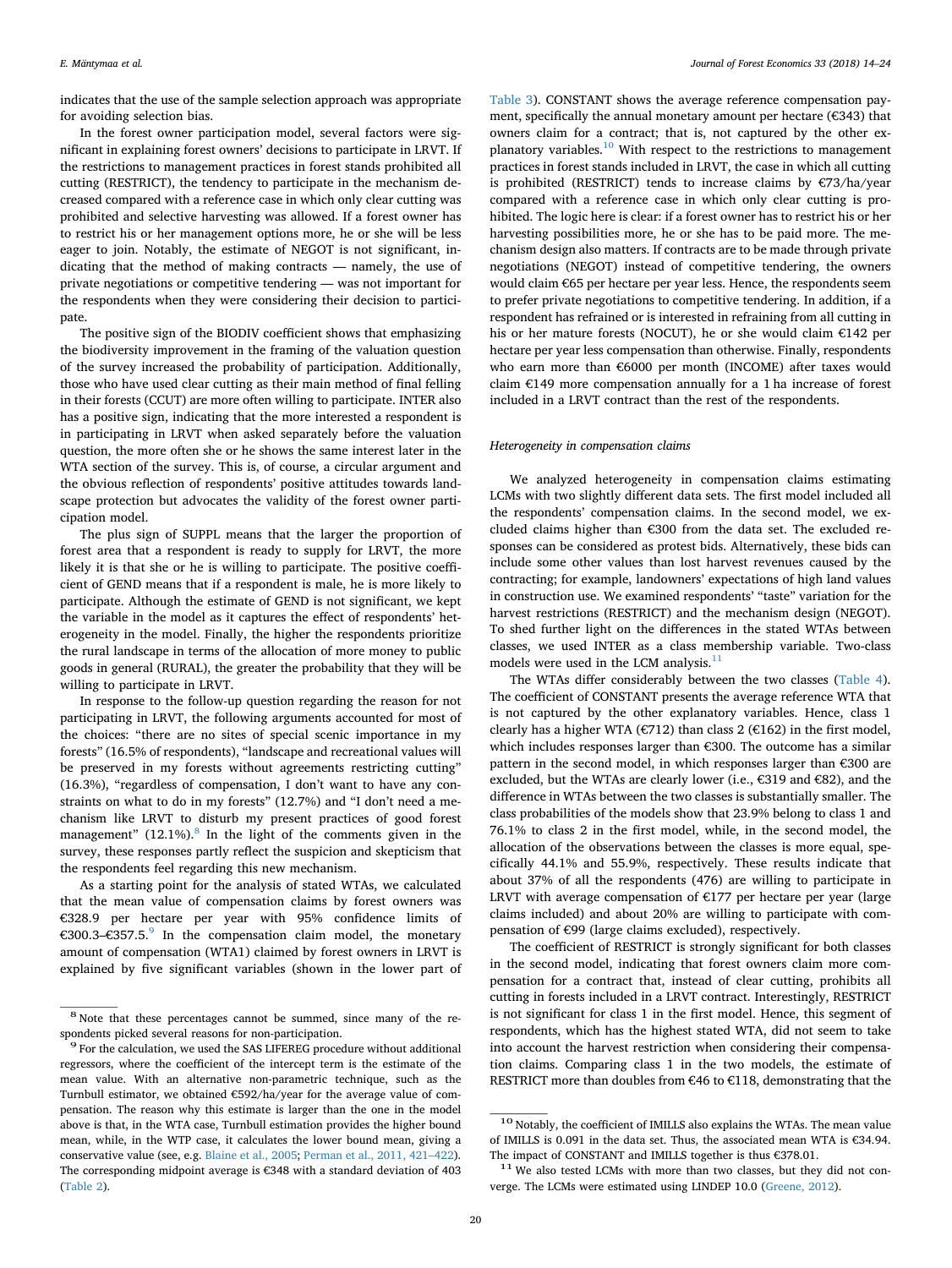#### <span id="page-7-0"></span>**Table 4**

LCMs estimated with large compensation claims  $(>\epsilon 300$  included) and without large compensation claims ( $> \text{\textsterling}300$  excluded).

| <b>GROUP</b>                                       | Coefficient                                               | Std error         | Prob.<br> z  > Z | Coefficient              | Std error         | Prob.<br> z  > Z |
|----------------------------------------------------|-----------------------------------------------------------|-------------------|------------------|--------------------------|-------------------|------------------|
|                                                    | Large claims included                                     |                   |                  | Large claims excluded    |                   |                  |
|                                                    | Model parameters for latent class 1                       |                   |                  |                          |                   |                  |
| <b>CONSTANT</b>                                    | $***$ 712.313                                             | 43.943            | 0.0000           | $^{\ast\ast\ast}318.553$ | 26.861            | 0.0000           |
| <b>RESTRICT</b>                                    | 45.871                                                    | 49.216            | 0.3513           | 117.521                  | 34.289            | 0.0006           |
| <b>NEGOT</b>                                       | $-17.616$                                                 | 47.863            | 0.7128           | $-22.8992$               | 26.021            | 0.3789           |
| Sigma                                              | $^{\ast\ast\ast}201.002$                                  | 26.147            | 0.0000           | 125.931                  | 17.561            | 0.0000           |
|                                                    | Model parameters for latent class 2                       |                   |                  |                          |                   |                  |
| <b>CONSTANT</b>                                    | 161.513                                                   | 14.772            | 0.0000           | $^{***}81.824$           | 14.117            | 0.0000           |
| <b>RESTRICT</b>                                    | $***48.282$                                               | 17.271            | 0.0052           | 11.495                   | 15.055            | 0.0058           |
| <b>NEGOT</b>                                       | $-12.865$                                                 | 16.950            | 0.4478           | $-2.466$                 | 14.678            | 0.8666           |
| Sigma                                              | $\sqrt[34pt] 201.002$                                     | 13.187            | 0.0000           | 125.931                  | 12.607            | 0.0000           |
| Estimated prior probabilities for class membership |                                                           |                   |                  |                          |                   |                  |
| Intercept_1                                        | $-0.390$                                                  | 0.467             | 0.4034           | $*1.194$                 | 0.553             | 0.0310           |
| <b>INTER 1</b>                                     | $-0.244$                                                  | 0.148             | 0.1000           | ***<br>$-0.456$          | 0.161             | 0.0047           |
| Intercept 2                                        | 0.0                                                       | (Fixed parameter) |                  | 0.0                      | (Fixed parameter) |                  |
| <b>INTER 2</b>                                     | 0.0                                                       | (Fixed parameter) |                  | 0.0                      | (Fixed parameter) |                  |
|                                                    | Prior class probabilities at data means for LCM variables |                   |                  |                          |                   |                  |
| Class 1                                            | 0.239                                                     |                   |                  | 0.441                    |                   |                  |
| Class 2                                            | 0.761                                                     |                   |                  | 0.559                    |                   |                  |
| Log likelihood function $-1480.17$                 |                                                           |                   | $-869.82$        |                          |                   |                  |
| AIC.<br>2980.3                                     |                                                           |                   | 1759.6           |                          |                   |                  |
| AIC/N                                              |                                                           | 3.811             |                  |                          | 2.250             |                  |
| N (unbalanced panel)                               |                                                           | 782               |                  |                          | 577               |                  |
| Individuals                                        |                                                           | 233               |                  |                          | 172               |                  |

\*\*\*Significant at the 0.01 level.

\*\*Significant at the 0.05 level.

\* Significant at the 0.10 level.

coefficient of RESTRICT for class 1 is sensitive to the treatment of the highest compensation values. At the same time, the comparable estimates of class 2 remain quite stable at €48 and €41.

NEGOT is non-significant for both classes of the models but has negative signs, hinting that forest owners might claim less compensation for a contract that uses private negotiations as the method of making contracts in LRVT. INTER has a minus sign with a weakly significant coefficient in the first model and a strongly significant coefficient in the second model for class 1, indicating that the less interested a respondent is in participating in LRVT, the more probable it is that he or she belongs to class 1. Hence, the respondents with the highest compensation claims are not especially interested in participating in LRVT.

## **Discussion and conclusions**

We examined the supply side of the LRVT mechanism that has been proposed to enhance the provision of amenity values in privatelyowned forests used for tourism and recreation. Using a data set from a mail survey and an attribute-based contingent valuation method, we analyzed forest owners' willingness to participate and willingness to accept compensation. These are two related fundamental aspects of supply that should be considered in developing and implementing a new PES mechanism. To establish an efficient and feasible mechanism, it is important to assess the potential participation rate and understand which drivers motivate landowners to participate in LVRT and which discourage them. Similarly, it is important to assess the level of monetary compensation that forest owners are likely to require and which factors determine their compensation claims. In particular, it is important to identify those segments of forest owners that are willing to participate with a lower compensation level for effective targeting and marketing of LRVT.

We found that fewer than half of the respondents (43%) were willing to participate in LRVT. In response to the follow-up question asking for their reason not to participate, a considerable share of the respondents chose at least one of the options given in the questionnaire, such as not owning a site with special importance or a willingness to preserve landscape and recreational values without agreements. In the light of the comments made in the survey, these responses partly reflected the suspicion and skepticism that the respondents felt towards a new mechanism. In the possible future design of LRVT, attention needs to be paid to clarifying the rules of the system and the transparency of its implementation. A communicative and deliberative information process, for example, that includes public hearings and discussion meetings, is needed. A typical forest owner in the studied sample and in Finland generally is quite aged. This may be a reason for many of the respondents being suspicious about the survey and the idea of LRVT and unwilling to state that they would participate in the mechanism. On the same grounds, the questions related to the monetary amounts of LRVT compensation may have been too difficult to answer. The advanced age of the respondents may also be a reason why some respondents did not want to tie the hands of their heirs by reporting their positive interest in LRVT contracts.

However, given that LRVT is a new suggested payment mechanism, which has not yet been put into practice in the area, the estimated participation rate is surprisingly high. [Mitani and Lindhjem \(2015\)](#page-9-34) presented a similar participation rate for voluntary biodiversity conservation in Norway, but [Markowski–Lindsay et al., \(2011\)](#page-9-49) found much lower participation rates considering forest landowner participation in carbon markets in the United States. One likely reason for the high participation rate in our study is the short contract period (5 years) presented to the respondents in the valuation scenario. The length of agreement has been found to decrease participation in voluntary payment mechanisms ([Horne, 2006](#page-9-28); [Markowski–Lindsay et al., 2011](#page-9-49)). Another reason may be that Finnish forest owners are familiar with a payment mechanism for biodiversity conservation ([Juutinen et al.,](#page-9-50) [2008\)](#page-9-50) and therefore are accustomed to making this type of participation decision.

The strongest management restriction (i.e., harvesting prohibited during the contract period) in LRVT decreased the likelihood of participation and increased the compensation claim compared with the weaker restriction (i.e., clear cutting prohibited, but selective harvesting allowed). These results were expected, as direct opportunity costs and financial losses increase with management restrictions. Hence, the respondents had realized the scope of the management restrictions, indicating the reliability of the results and supporting the argument that attribute-based methods are less vulnerable to a scope effect than the (non-attribute) contingent valuation method ([Smith and](#page-10-19) [Osborne, 1996\)](#page-10-19). The results confirm the previous findings obtained by [Ovaskainen et al. \(2014\)](#page-9-30), who investigated LRVT by applying a choice experiment. Similarly, [Vedel et al. \(2015b\)](#page-10-13) found that management restrictions have an impact on forest owners' willingness to accept compensation for biodiversity conservation in Denmark. In addition, previous studies on participation in voluntary biodiversity conservation have found that a high harvest value of the target stand and percentage of productive forest increase compensation claims [\(Lindhjem and](#page-9-29) [Mitani, 2012;](#page-9-29) [Mäntymaa et al., 2009](#page-9-21)). Also owners who perceive conservation regulations to be too strict are less likely to participate ([Mitani and Lindhjem, 2015](#page-9-34)).

We also found that the instrumental design of LRVT affected the compensation claims to some extent, but not the participation decision. In particular, forest owners claimed more compensation if competitive tendering was used as a method of making contracts instead of private negotiations. This is a novel finding. As far as we know, these methods of PES implementation have not been studied in previous environmental valuation literature. The competitive tendering as a new means to negotiate contracts for compensation is an interesting aspect of this study and an important contribution to new knowledge. The finding supports the conclusion that a method of implementation, such as competitive tendering, which treats forest owners anonymously without any face-to-face discussions, may decrease the participation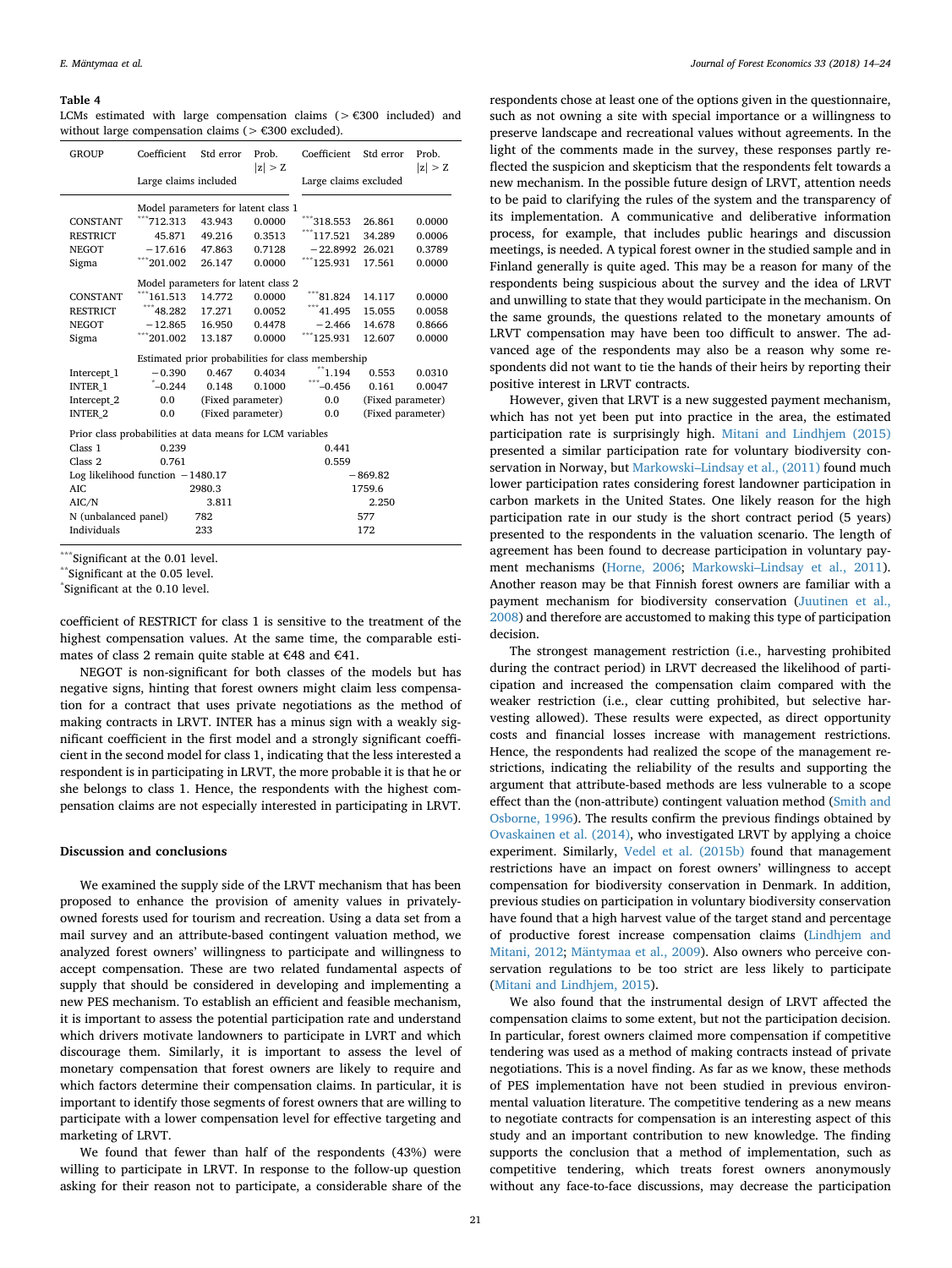rate. In addition, it may increase the compensation claims when the payment mechanism targets non-industrial private forest owners. There is, however, evidence that private negotiations in contracting may result in high information rents ([Juutinen et al., 2013](#page-9-43)).

Another interesting and important result is that, besides the protection of landscape values, the protection of biodiversity may be an additional essential motive for forest owners' participation. This is an important finding indicating that, as well as landscape quality, respondents may gain personal benefits from improving the biodiversity in their own forests. A comparable phenomenon has already been identified in a voluntary biodiversity protection program in Finland ([Mäntymaa et al., 2009](#page-9-21)) and in the United States ([Langpap and Wu,](#page-9-32) [2004\)](#page-9-32). This indicates that emphasizing the co-production of biodiversity might be a good marketing argument to attract forest owners to make a contract within LRVT.

An additional noteworthy result is that, if a respondent has refrained or is interested in refraining from all cutting in his or her mature forests, he or she would claim a smaller compensation amount than otherwise. Similarly, [Vedel et al. \(2015b\)](#page-10-13) found that Danish forest owners' willingness to accept contracts for ecosystem service provision is sensitive to additionality. Our result confirms the validity of the compensation claim model. Landowners' compensation claims reflect associated opportunity costs that are minor if they are refraining from cutting in their forest in any case without a contract. Hence, if the organizer of LRVT could particularly attract such owners who are environmentally minded and owners who already have spontaneously refrained or are interested in refraining from cutting in their own forests, the compensation payments might be smaller and the system more cost-efficient.

In addition, it is worth noticing that active forest owners who had used clear cutting as their main method of final felling in their forests were also more willing to participate in LRVT. One explanation for this unexpected finding may be that the owners who are active in forest management may also be open-minded and eager to understand the introduction of the new instrument as a new way of earning money ([Vainio and Paloniemi, 2013\)](#page-10-20). Similarly [Markowski–Lindsay et al.,](#page-9-49) [\(2011\)](#page-9-49) concluded that forest owners who are actively planning to manage their land may be more open to participation in carbon sequestration programs, because the programs essentially are a type of management activity. Thus, active forest owners may see LRVT as good business opportunity and they may even be the early adopters of the new system. Through LRVT, they may avoid potential obligatory constraints for forest management in the future. Simultaneously, they are able to increase their forest incomes. When LRVT becomes operational, they probably will claim higher compensations for restrictions, which reveals a profit-seeking attitude related to forest owning. Hence, in advertising LRVT to forest owners, they should also be targeted, for example, by using economic arguments, such as the opportunity for reasonable monetary compensation for providing amenity values ([Mäntymaa et al., 2009](#page-9-21)).

We also found an interesting result that the respondents willingness to participate increases in line with the proportion of forest area that a respondent is ready to supply for LRVT. Those who are willing to supply a major part for the system are likely to benefit themselves from the forest amenity services provided in their forests. In addition to landscape values, the protection resulting from a contract, for example, may increase forest owner's hunting or recreational possibilities in his or her own forest ([Amacher et al., 2003;](#page-9-51) [Newman and Wear, 1993\)](#page-9-52).

The average compensation claim in this study was about €330 per hectare per year. This is quite a large value compared with the actual average payment paid (€176/ha/year) in the Finnish conservation program for temporal forest protection, in which harvests are not allowed during the contract period [\(Juutinen et al., 2008\)](#page-9-50). The claim also looks rather high if it is compared to the annual operating profit in nonindustrial private forestry in North Ostrobothnia, which has varied between 48 and 60 euros per hectare in 2013–2017 ([Official Statistics](#page-9-53)

[of Finland, 2018\)](#page-9-53). However, based on the results from an experiment, [Nape et al. \(2003\)](#page-9-54) concluded that people would actually accept a smaller payment in reality than in a hypothetical situation. Hence, the actual payments in LRVT are likely to be somewhat lower than those that we estimated.<sup>[12](#page-8-0)</sup> In addition, the average value may not be very informative, as there was considerable variation in the compensation claims. Therefore, aiming for cost-effective implementation of LRVT, the analysis of the heterogeneity of compensation claims is interesting. We identified two segments of forest owners and found that the respondents with the highest compensation claims were less interested in participating. Thus, the voluntary character of LRVT works simultaneously as a cost-reducing element, as the forest owners claiming less compensation were more eager to join the mechanism. Our results suggest that quite a remarkable share of forest owners was interested in making contracts with reasonable compensation in the Ruka-Kuusamo region. In addition, we found that forest owners claiming lower compensation were less sensitive to the restrictions of forest management practices. Thus, if the preservation of a beautiful landscape at a certain site requires the prohibition of all cutting, it might be possible to find a forest owner who will accept this restriction for reasonable compensation.

In addition to identifying and recruiting interested forest owners, the suitable location of the forest stands for the nature-based tourism activities that they could offer is important for the success of LRVT. In other words, it is more important to take care of landscape values in stands that are located on visible sites; for example, in the vicinity of hotels, the villages of holiday homes, skiing and hiking routes, the slopes and tops of hills or the banks of rivers and lakes. Therefore, our analysis may overestimate the participation rate, as some of the forest stands considered do not have the required forest characteristics for LRVT or they are not located in the most important places, or both. Thus, it is also necessary to try to find and recruit hesitating persons who own forests in the key locations of the tourism industry. This is yet another good topic for further inquiries.

Related to the relevance of the study from the governance-making perspective, the results help to identify some of the most important characteristics. These characteristics are critical in developing and implementing a future payment mechanism for the provision of forest landscape and recreational values in terms of how to proceed and whom efforts should target. There are, however, many other details that should be uncovered in future research before one can be certain that a PES mechanism such as LRVT would work in practice. The open questions include what kind of financing and payment mechanisms would be the most practical and cost effective, for example. A future step could also be to make the results of the survey spatially explicit, and link it with landscape values and forest owner specific replies or predictions. In addition, a collaborative development process (e.g., [Healey, 1997;](#page-9-55) [Tikkanen et al., 2017\)](#page-10-8) could be implemented so that the local stakeholders would be truly able to participate in the development of an LRVT model that would be acceptable and executable in practice.

## **Acknowledgement**

The authors appreciate the helpful suggestions from anonymous reviewers and the editor. This paper is a result of work that was supported by EU Horizon 2020 Framework Programme [grant number 633838].

<span id="page-8-0"></span> $12$  One problem related to our results is the large compensation claims stated by some of the respondents. These responses possibly reflect two things. Either the respondents may have included expectations of high current or future land values in construction in their claims due to the increasing tourism in the area, along with the hypothetical loss of timber value or the possibility that they may have purely exaggerated the claims for strategic or protest reason.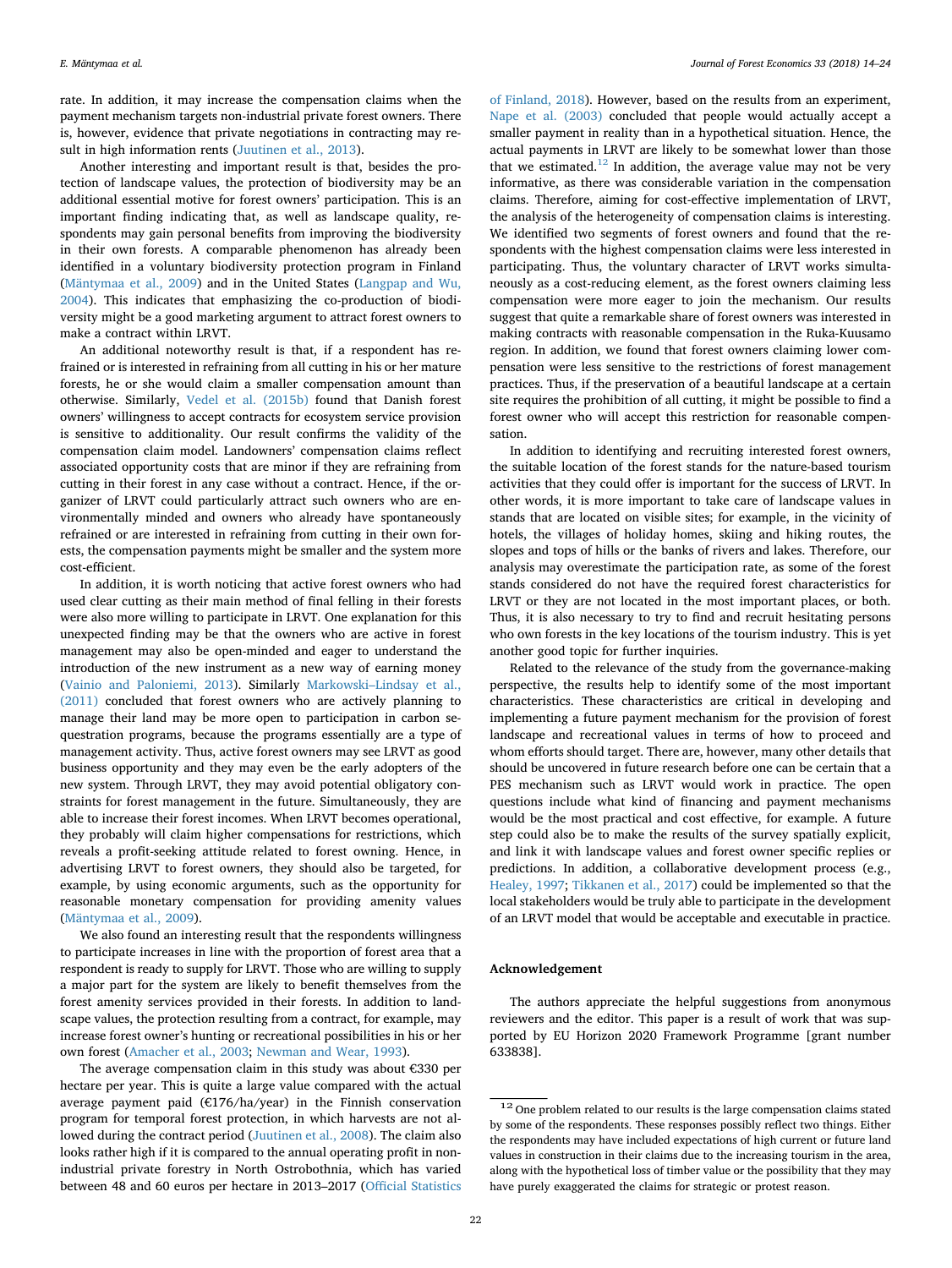#### **References**

- <span id="page-9-10"></span>Act on changes in Forest Act, 1085/2013. Ministry of Agriculture and Forestry. Available: <https://www.finlex.fi/fi/laki/alkup/2013/20131085>. (Accessed 12 June 2018).
- <span id="page-9-9"></span>Act on Metsähallitus, 234/2016. Ministry of Agriculture and Forestry. Available: [https://](https://www.finlex.fi/fi/laki/alkup/2016/20160234) [www.finlex.fi/fi/laki/alkup/2016/20160234.](https://www.finlex.fi/fi/laki/alkup/2016/20160234) (Accessed 12 June 2018S).
- <span id="page-9-51"></span>Amacher, G.S., Conway, M.C., Sullivan, J., 2003. Econometric analyses of nonindustrial forest landowners: is there anything left to study? J. For. Econ. 9, 137–164. [https://](https://doi.org/10.1078/1104-6899-00028) [doi.org/10.1078/1104-6899-00028.](https://doi.org/10.1078/1104-6899-00028) (Accessed 6 June 2018).
- <span id="page-9-2"></span>[Bell, S., Simpson, S., Tyrväinen, L., Sievänen, T., Pröbstl, U. \(Eds.\), 2008. European Forest](http://refhub.elsevier.com/S1104-6899(18)30008-4/sbref0020) [Recreation and Tourism: A Handbook. Taylor and Francis Group, London](http://refhub.elsevier.com/S1104-6899(18)30008-4/sbref0020).
- <span id="page-9-47"></span>[Blaine, T.W., Lichtkoppler, F.R., Jones, K.R., Zondag, R.H., 2005. An assessment of](http://refhub.elsevier.com/S1104-6899(18)30008-4/sbref0025) [household willingness to pay for curbside recycling: a comparison of payment card](http://refhub.elsevier.com/S1104-6899(18)30008-4/sbref0025) [and referendum approaches. J. Environ. Manag. 76, 15–22](http://refhub.elsevier.com/S1104-6899(18)30008-4/sbref0025).
- <span id="page-9-15"></span>Boon, T.E., Meilby, H., Thorsen, B.J., 2004. An empirically based typology of private forest owners in Denmark: improving communication between authorities and owners. Scand. J. For. Res. 19, 45–55. [https://doi.org/10.1080/](https://doi.org/10.1080/14004080410034056) 14004080410034056. [\(Accessed 21 November 2017\)](https://doi.org/10.1080/14004080410034056).
- <span id="page-9-36"></span>[Boxall, P., Adamowicz, W., 2002. Understanding heterogeneous preferences in random](http://refhub.elsevier.com/S1104-6899(18)30008-4/sbref0035) [utility models: a latent class approach. Environ. Resour. Econ. 23, 421–446.](http://refhub.elsevier.com/S1104-6899(18)30008-4/sbref0035)

<span id="page-9-25"></span>Christensen, T., Pedersen, A.B., Nielsen, H.O., Mørkbak, M.R., Hasler, B., Denver, S., 2011. Determinants of farmers' willingness to participate in subsidy schemes for pesticide-free buffer zones – a choice experiment study. Ecol. Econ. 70, 1558–1564. [https://doi.org/10.1016/j.ecolecon.2011.03.021.](https://doi.org/10.1016/j.ecolecon.2011.03.021) (Accessed 21 May 2018).

- <span id="page-9-19"></span>[Dominguez, G., Shannon, M., 2011. A wish, a fear and a complaint: understanding the](http://refhub.elsevier.com/S1104-6899(18)30008-4/sbref0045) [\(dis\)engagement of forest owners in forest management. Eur. J. For. Res. 130,](http://refhub.elsevier.com/S1104-6899(18)30008-4/sbref0045) [435–450](http://refhub.elsevier.com/S1104-6899(18)30008-4/sbref0045).
- <span id="page-9-39"></span>Facts about Ruka and Kuusamo, 2017. [http://www.ruka.fi/en/facts.](http://www.ruka.fi/en/facts) (Accessed 10 August 2017).
- <span id="page-9-0"></span>Finnish Bioeconomy Strategy, 2014. Sustainable growth from bioeconomy – The Finnish bioeconomy strategy. Ministry of Employment and the Economy, Edita Publishing Ltd., 32 p. [http://biotalous.fi/wp-content/uploads/2014/08/The\\_Finnish\\_](http://biotalous.fi/wp-content/uploads/2014/08/The_Finnish_Bioeconomy_Strategy_110620141.pdf) [Bioeconomy\\_Strategy\\_110620141.pdf](http://biotalous.fi/wp-content/uploads/2014/08/The_Finnish_Bioeconomy_Strategy_110620141.pdf). (Accessed 10 January 2018).

<span id="page-9-22"></span>Finnish statistical yearbook of forestry 2014. Official Statistics of Finland, Finnish Forest Research Institute, Tammerprint Oy, Tampere. 428 p. [http://stat.luke.fi/sites/](http://stat.luke.fi/sites/default/files/vsk14_koko_julkaisu.pdf) [default/files/vsk14\\_koko\\_julkaisu.pdf.](http://stat.luke.fi/sites/default/files/vsk14_koko_julkaisu.pdf) (Accessed 10 January 2018).

- <span id="page-9-3"></span>[Fredman, P., Tyrväinen, L., 2010. Introduction. Fredman, P., Tyrväinen, L. \(Eds.\),](http://refhub.elsevier.com/S1104-6899(18)30008-4/sbref0065) [Frontiers in Nature-Based Tourism. Scand. J. Hosp. Tour 10, 177–189.](http://refhub.elsevier.com/S1104-6899(18)30008-4/sbref0065)
- <span id="page-9-14"></span>[Gorriz, E., Vedel, S.E., Stenger, A., 2014. The role of private forest owners' motivations](http://refhub.elsevier.com/S1104-6899(18)30008-4/sbref0070) [and attitudes. In: In: Thorsen, B.J., Mavsar, R., Tyrväinen, L., Prokofieva, I., Stenger,](http://refhub.elsevier.com/S1104-6899(18)30008-4/sbref0070) [A. \(Eds.\), The Provision of Forest Ecosystem Services: Assessing Costs of Provision](http://refhub.elsevier.com/S1104-6899(18)30008-4/sbref0070) [and Designing Economic Instruments for Ecosystem Services. What Science Can Tell](http://refhub.elsevier.com/S1104-6899(18)30008-4/sbref0070) [Us 5 Volume II. European Forest Institute, Joensuu, pp. 26–29 http://www.efi.int/](http://refhub.elsevier.com/S1104-6899(18)30008-4/sbref0070) [files/attachments/publications/efi\\_wsctu\\_5\\_vol-2\\_en\\_net.pdf \(Accessed 22 January](http://refhub.elsevier.com/S1104-6899(18)30008-4/sbref0070) [2018\)](http://refhub.elsevier.com/S1104-6899(18)30008-4/sbref0070).
- <span id="page-9-42"></span>[Greene, W.H., 2012. LIMDEP Version 10 Econometric Modeling Guide. Econometric](http://refhub.elsevier.com/S1104-6899(18)30008-4/sbref0075) [Software Inc., Plainview, NY](http://refhub.elsevier.com/S1104-6899(18)30008-4/sbref0075).

<span id="page-9-7"></span>[Gundersen, V., Frivold, L., 2008. Public preferences for forest structures: a review of](http://refhub.elsevier.com/S1104-6899(18)30008-4/sbref0080) [quantitative surveys from Finland, Norway and Sweden. Urb. For. Urb. Green. 7,](http://refhub.elsevier.com/S1104-6899(18)30008-4/sbref0080) [241–258](http://refhub.elsevier.com/S1104-6899(18)30008-4/sbref0080).

<span id="page-9-23"></span>Hänninen, H., Karppinen, H., Leppänen, J., 2011. Finnish forest owner 2010. (Suomalainen metsänomistaja 2010. In Finnish) Working Papers of the Finnish Forest Research Institute 208. 94 p. [http://www.metla.fi/julkaisut/workingpapers/2011/](http://www.metla.fi/julkaisut/workingpapers/2011/mwp208.htm)  $\,$ [mwp208.htm](http://www.metla.fi/julkaisut/workingpapers/2011/mwp208.htm). (Accessed 4 October 2017).

- <span id="page-9-12"></span>Hänninen, H., Leppänen, J., Ovaskainen, V., Uusivuori, J., Viitala, E.J., 2017. Metsätalouden uusi kannustinjärjestelmä – Teoriaa, käytäntöjä ja ehdotukset (New incentive system of forestry – Theory, practices and suggestions, in Finnish). Luonnonvara- ja biotalouden tutkimus 5/2017. 93 p. (Accessed 22 January 2018). [https://jukuri.luke.fi/bitstream/handle/10024/538067/luke-luobio\\_5\\_2017.pdf?](https://jukuri.luke.fi/bitstream/handle/10024/538067/luke-luobio_5_2017.pdf?sequence=1)  $sequence=1.$  $sequence=1.$
- <span id="page-9-44"></span>[Hartman, R., 1976. The harvesting decision where a standing forest has value. Econ. Inq.](http://refhub.elsevier.com/S1104-6899(18)30008-4/sbref0095) [14, 52–58](http://refhub.elsevier.com/S1104-6899(18)30008-4/sbref0095).
- <span id="page-9-24"></span>Häyrinen, L., Mattila, O., Berghäll, S., Närhi, M., Toppinen, A., 2017. Exploring the future use of forests: perceptions from non-industrial private forest owners in Finland. Scand. J. For. Res. 32, 327–337. [https://doi.org/10.1080/02827581.2016.1227472.](https://doi.org/10.1080/02827581.2016.1227472) [\(Accessed 19 June 2018\).](https://doi.org/10.1080/02827581.2016.1227472)
- <span id="page-9-55"></span>[Healey, P., 1997. Collaborative Planning: Shaping Places in Fragmented Societies.](http://refhub.elsevier.com/S1104-6899(18)30008-4/sbref0105) [University of British Columbia Press, Vancouver, pp. 338.](http://refhub.elsevier.com/S1104-6899(18)30008-4/sbref0105)
- <span id="page-9-40"></span>[Heckman, J.J., 1979. Sample selection bias as a specification error. Econometrica 47,](http://refhub.elsevier.com/S1104-6899(18)30008-4/sbref0110) [153–161](http://refhub.elsevier.com/S1104-6899(18)30008-4/sbref0110).
- <span id="page-9-28"></span>[Horne, P., 2006. Forest owners' acceptance of incentive based policy instruments in forest](http://refhub.elsevier.com/S1104-6899(18)30008-4/sbref0115) [biodiversity conservation – a choice experiment based approach. Silva Fenn. 40,](http://refhub.elsevier.com/S1104-6899(18)30008-4/sbref0115) [169–178](http://refhub.elsevier.com/S1104-6899(18)30008-4/sbref0115).
- <span id="page-9-37"></span>Hynes, S., Hanley, N., Scarpa, R., 2008. Effects on welfare measures of alternative means of accounting for preference heterogeneity in recreational demand models. Am. J. Agric. Econ. 90 (4), 1011–1027. [https://doi.org/10.1111/j.1467-8276.2008.](https://doi.org/10.1111/j.1467-8276.2008.01148.x) 01148.x
- <span id="page-9-45"></span>[Koskela, E., Ollikainen, M., 2001. Optimal private and public harvesting under spatial and](http://refhub.elsevier.com/S1104-6899(18)30008-4/sbref0125) [temporal interdependence. For. Sci. 47, 484–496](http://refhub.elsevier.com/S1104-6899(18)30008-4/sbref0125).
- <span id="page-9-50"></span>[Juutinen, A., Mäntymaa, E., Mönkkönen, M., Svento, R., 2008. Voluntary agreements in](http://refhub.elsevier.com/S1104-6899(18)30008-4/sbref0130) [protecting privately owned forests in Finland – to buy or to lease? For. Policy Econ.](http://refhub.elsevier.com/S1104-6899(18)30008-4/sbref0130) [10, 230–239](http://refhub.elsevier.com/S1104-6899(18)30008-4/sbref0130).
- <span id="page-9-43"></span>[Juutinen, A., Mäntymaa, E., Ollikainen, M., 2013. Landowners' conservation motives and](http://refhub.elsevier.com/S1104-6899(18)30008-4/sbref0135) [the size of information rents in environmental bidding systems. J. For. Econ. 19,](http://refhub.elsevier.com/S1104-6899(18)30008-4/sbref0135) [128–148](http://refhub.elsevier.com/S1104-6899(18)30008-4/sbref0135).

<span id="page-9-41"></span>[Juutinen, A., Kosenius, A.-K., Ovaskainen, V., Tolvanen, A., Tyrväinen, L., 2017.](http://refhub.elsevier.com/S1104-6899(18)30008-4/sbref0140) [Heterogeneous preferences for recreation-oriented management in commercial for](http://refhub.elsevier.com/S1104-6899(18)30008-4/sbref0140)[ests: the role of citizens' socioeconomic characteristics and recreational profiles. J.](http://refhub.elsevier.com/S1104-6899(18)30008-4/sbref0140) [Environ. Plan. Manag. 60, 399–418.](http://refhub.elsevier.com/S1104-6899(18)30008-4/sbref0140)

- <span id="page-9-5"></span>Kaltenborn, B.P., Haaland, H., Sandell, K., 2001. The public right of access – some challenges to sustainable tourism development in Scandinavia. J. Sustain. Tour. 9, 417–433. [https://doi.org/10.1080/09669580108667412.](https://doi.org/10.1080/09669580108667412) (Accessed 4 May 2018).
- <span id="page-9-20"></span>[Karppinen, H., Korhonen, M., 2013. Do forest owners share the public's values? An ap](http://refhub.elsevier.com/S1104-6899(18)30008-4/sbref0150)[plication of Schwartz's value theory. Silva Fenn. 47, 1–16](http://refhub.elsevier.com/S1104-6899(18)30008-4/sbref0150).
- <span id="page-9-16"></span>[Kuuluvainen, J., Karppinen, H., Ovaskainen, V., 1996. Landowner objectives and non](http://refhub.elsevier.com/S1104-6899(18)30008-4/sbref0155)[industrial private timber supply. For. Sci. 42, 300–309](http://refhub.elsevier.com/S1104-6899(18)30008-4/sbref0155).
- <span id="page-9-46"></span>Kuuluvainen, J., Karppinen, H., Hänninen, H., Uusivuori, J., 2014. Effects of gender and length of land tenure on timber supply in Finland. J. For. Econ. 20, 363–379. [https://](https://doi.org/10.1016/j.jfe.2014.10.002) [doi.org/10.1016/j.jfe.2014.10.002.](https://doi.org/10.1016/j.jfe.2014.10.002) (Accessed 7 June 2018).

<span id="page-9-32"></span>[Langpap, C., Wu, J., 2004. Voluntary conservation of endangered species: when does no](http://refhub.elsevier.com/S1104-6899(18)30008-4/sbref0165) [regulatory assurance mean no conservation? J. Environ. Econ. Manag. 47, 435–457.](http://refhub.elsevier.com/S1104-6899(18)30008-4/sbref0165)

- <span id="page-9-18"></span>[Leppänen, J., 2010. Finnish family forest owner 2010 survey. Scand. For. Econ. 43,](http://refhub.elsevier.com/S1104-6899(18)30008-4/sbref0170) [184–195](http://refhub.elsevier.com/S1104-6899(18)30008-4/sbref0170).
- <span id="page-9-26"></span>Lienhoopa, N., Brouwer, R., 2015. Agri-environmental policy valuation: farmers' contract design preferences for afforestation schemes. Land Use Policy 42, 568–577. [https://](https://doi.org/10.1016/j.landusepol.2014.09.017) [doi.org/10.1016/j.landusepol.2014.09.017.](https://doi.org/10.1016/j.landusepol.2014.09.017) (Accessed 25 May 2018).

<span id="page-9-29"></span>[Lindhjem, H., Mitani, Y., 2012. Forest owners' willingness to accept compensation for](http://refhub.elsevier.com/S1104-6899(18)30008-4/sbref0180) [voluntary conservation: a contingent valuation approach. J. For. Econ. 18, 290–302.](http://refhub.elsevier.com/S1104-6899(18)30008-4/sbref0180)

- <span id="page-9-33"></span>[Lynch, L., Lovell, S.J., 2003. Combining spatial and survey data to explain participation in](http://refhub.elsevier.com/S1104-6899(18)30008-4/sbref0185) [agricultural land preservation programs. Land Econ. 79, 259–276](http://refhub.elsevier.com/S1104-6899(18)30008-4/sbref0185).
- <span id="page-9-17"></span>[Majumdar, I., Teeter, L., Butler, B., 2008. Characterizing family forest owners: a cluster](http://refhub.elsevier.com/S1104-6899(18)30008-4/sbref0190) [analysis approach. For. Sci. 54, 176–184](http://refhub.elsevier.com/S1104-6899(18)30008-4/sbref0190).
- <span id="page-9-21"></span>[Mäntymaa, E., Juutinen, A., Mönkkönen, M., Svento, R., 2009. Participation and com](http://refhub.elsevier.com/S1104-6899(18)30008-4/sbref0195)[pensation claims in voluntary forest conservation: a case of privately owned forests in](http://refhub.elsevier.com/S1104-6899(18)30008-4/sbref0195) [Finland. For. Policy Econ. 11, 498–507](http://refhub.elsevier.com/S1104-6899(18)30008-4/sbref0195).
- <span id="page-9-11"></span>Mäntymaa, E., Ovaskainen, V., Juutinen, A., Tyrväinen, L., 2018. Integrating naturebased tourism and forestry in private lands under heterogeneous visitor preferences for forest attributes. J. Environ. Plan. Manag. 61, 724–746. [https://doi.org/10.1080/](https://doi.org/10.1080/09640568.2017.1333408) [09640568.2017.1333408](https://doi.org/10.1080/09640568.2017.1333408).
- <span id="page-9-4"></span>Margaryan, L., 2016. Nature as a commercial setting: the case of nature-based tourism providers in Sweden. Cur. Iss. in Tour. 1–19. [https://doi.org/10.1080/13683500.](https://doi.org/10.1080/13683500.2016.1232378) [2016.1232378.](https://doi.org/10.1080/13683500.2016.1232378)

<span id="page-9-49"></span>[Markowski–Lindsay, M., Stevens, T., Kitteredge, D., Butler, B., Catanzaro, P., Dickinson,](http://refhub.elsevier.com/S1104-6899(18)30008-4/sbref0210) [B., 2011. Barriers to Massachusetts forest landowner participation in carbon markets.](http://refhub.elsevier.com/S1104-6899(18)30008-4/sbref0210) [Ecol. Econ. 71, 180–190](http://refhub.elsevier.com/S1104-6899(18)30008-4/sbref0210).

- <span id="page-9-27"></span>Martin-Ortega, J., Ojea, E., Roux, C., 2013. Payments for water ecosystem services in Latin America: a literature review and conceptual model. Ecosyst. Serv. 6, 122–132.
- <span id="page-9-34"></span>[https://doi.org/10.1016/j.ecoser.2013.09.008.](https://doi.org/10.1016/j.ecoser.2013.09.008) (Accessed 21 May 2018). [Mitani, Y., Lindhjem, H., 2015. Forest owners' participation in voluntary biodiversity](http://refhub.elsevier.com/S1104-6899(18)30008-4/sbref0220) [conservation: what does it take to forgo forestry for eternity? Land Econ. 91,](http://refhub.elsevier.com/S1104-6899(18)30008-4/sbref0220) [235–251](http://refhub.elsevier.com/S1104-6899(18)30008-4/sbref0220).
- <span id="page-9-31"></span>[Moore, C.C., Holmes, T.P., Bell, K.P., 2011. An attribute-based approach to contingent](http://refhub.elsevier.com/S1104-6899(18)30008-4/sbref0225) [valuation of forest protection programs. J. For. Econ. 17, 35–52](http://refhub.elsevier.com/S1104-6899(18)30008-4/sbref0225).
- <span id="page-9-54"></span>[Nape, S., Frykblom, P., Harrison, G.W., Lesley, J.C., 2003. Hypothetical bias and will-](http://refhub.elsevier.com/S1104-6899(18)30008-4/sbref0230)[ingness to accept. Econ. Lett. 78, 423–430](http://refhub.elsevier.com/S1104-6899(18)30008-4/sbref0230).
- <span id="page-9-38"></span>National Forest Inventory 9, 2016. VMI9: n kunnittaiset metsävarat 2016 (9th national inventory of forest resources, municipal forest resources, in Finnish). (Accessed 22 January 2018). [http://www.metla.fi/cgi-bin/tilasto/vmi/vmi.cgi?VMI9.](http://www.metla.fi/cgi-bin/tilasto/vmi/vmi.cgi?VMI9)
- <span id="page-9-52"></span>Newman, D.H., Wear, D.N., 1993. Production economics of private forestry: a comparison of industrial and nonindustrial forest owners. Am. J. Agric. Econ. 75 (August (3)), 674–684. [https://doi.org/10.2307/1243574.](https://doi.org/10.2307/1243574) (Accessed 6 June 2018).

<span id="page-9-35"></span>[Nielsen, A., Jacobsen, J., Strange, N., 2018. Landowner participation in forest con](http://refhub.elsevier.com/S1104-6899(18)30008-4/sbref0245)[servation programs: a revealed approach using register, spatial, and contract data. J.](http://refhub.elsevier.com/S1104-6899(18)30008-4/sbref0245) [For. Econ. 30, 1–12.](http://refhub.elsevier.com/S1104-6899(18)30008-4/sbref0245)

- <span id="page-9-53"></span>Official Statistics of Finland, 2018. Operating Profit in Non-Industrial, Private Forestry by Region [Web Publication]. Helsinki: Natural Resources Institute Finland (Accessed 9 May 2018). http://statdb.luke.fi/PXWeb/pxweb/en/LUKE/LUKE\_04%20Metsa 04%20Talous\_18%20Yksityismetsatalouden%20liiketulos/?tablelist=true&rxid= [001bc7da-70f4-47c4-a6c2-c9100d8b50db.](http://statdb.luke.fi/PXWeb/pxweb/en/LUKE/LUKE__04%20Metsa__04%20Talous__18%20Yksityismetsatalouden%20liiketulos/?tablelist=true%26rxid=001bc7da-70f4-47c4-a6c2-c9100d8b50db)
- <span id="page-9-30"></span>Ovaskainen, V., Abildtrup, J., Mäntymaa, E., Vedel, S.E., Thorsen, B.J., 2014. The stated preference approach to costs of provision. In: Thorsen, B.J., Mavsar, R., Tyrväinen, L., Prokofieva, I., Stenger, A. (Eds.), The Provision of Forest Ecosystem Services, Volume II: Assessing Costs of Provision and Designing Economic Instruments for Ecosystem Services. What Science Can Tell Us 5. European Forest Institute, Joensuu, pp. 50–57. (Accessed 22 January 2018). [http://www.efi.int/files/attachments/publications/efi\\_](http://www.efi.int/files/attachments/publications/efi_wsctu_5_vol-2_en_net.pdf) [wsctu\\_5\\_vol-2\\_en\\_net.pdf](http://www.efi.int/files/attachments/publications/efi_wsctu_5_vol-2_en_net.pdf).
- <span id="page-9-13"></span>Payments for Ecosystem Services, 2013. Payments for Ecosystem Services: A Best Practice Guide. Department for Environment. Food and Rural Affairs, London, pp. 85. [https://](https://www.gov.uk/government/publications/payments-for-ecosystem-services-pes-best-practice-guide) [www.gov.uk/government/publications/payments-for-ecosystem-services-pes-best](https://www.gov.uk/government/publications/payments-for-ecosystem-services-pes-best-practice-guide)[practice-guide](https://www.gov.uk/government/publications/payments-for-ecosystem-services-pes-best-practice-guide) (Accessed 22 January 2018).
- <span id="page-9-48"></span>[Perman, R., Ma, Y., Common, M., Maddison, D., McGilvray, J., 2011. Natural Resource](http://refhub.elsevier.com/S1104-6899(18)30008-4/sbref0265) [and Environmental Economics, fourth ed. Pearson Education Limited, Harlow](http://refhub.elsevier.com/S1104-6899(18)30008-4/sbref0265).
- <span id="page-9-8"></span>[Ribe, R., 2009. In-stand scenic beauty of variable retention harvests and mature forests in](http://refhub.elsevier.com/S1104-6899(18)30008-4/sbref0270) [the U.S. Pacific Northwest: the effects of basal area, density, retention pattern and](http://refhub.elsevier.com/S1104-6899(18)30008-4/sbref0270) [down wood. J. Environ. Manag. 91, 245–260.](http://refhub.elsevier.com/S1104-6899(18)30008-4/sbref0270)
- <span id="page-9-1"></span>Roadmap for tourism, 2015. Achieving more together – Roadmap for growth and renewal in Finnish tourism 2015 – 2025. (Yhdessä enemmän – kasvua ja uudistumista Suomen matkailuun. In Finnish, summary in English) Ministry of Employment and the Economy reports 4/2015. 68 p. http://urn.fi/URN:ISBN:978-952-227-938-5. (Accessed 22 January 2018).

<span id="page-9-6"></span>Sandell, K., Fredman, P., 2010. The right of public access – opportunity or obstacle for